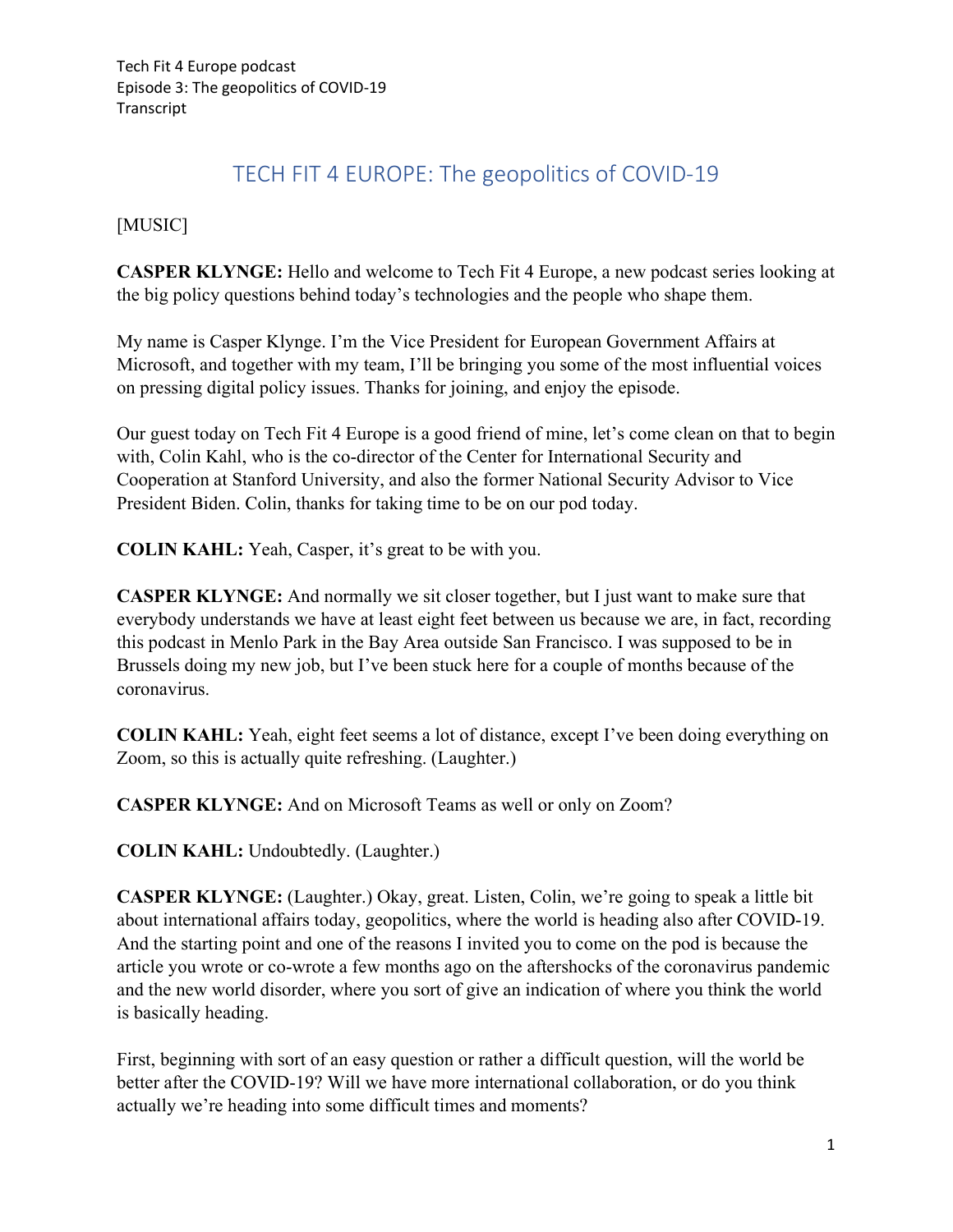**COLIN KAHL:** Well, in some ways, I think could be better in the sense that this is the first crisis in my lifetime that is truly an existential moment for just about every country on Earth, right? It's, except for maybe an alien invasion, this is something that kind of we're all in it together. So, and it's obviously a challenge, both the public health dimension of this, but also the economic dimension, that can't be solved by any one nation.

So, it is a monumental trans-national challenge that demands global action. But that's not what we've seen so far. What we've seen so far is kind of every nation for itself, a very kind of selfhealth, real "politique" environment, and I think a lot of that is because the world was already trending in that direction. The distribution of power was changing, faith in the United States was declining. China was playing a different role. The trans-Atlantic community was under strain. Populism was on the rise; protectionism was on the rise; the EU was under strain. We can go on and on and on.

And so, I think in the near term, what we've seen so far with COVID is that it hasn't made the world better. It's kind of dialed up the challenges we already had to 11.

**CASPER KLYNGE:** But, of course, when you're sort of – when you try to be an optimist, and I think we share that approach to life, you could also say that, in many ways, COVID-19 has revealed the necessity of having international collaboration. I mean, this is a virus that doesn't respect national borders. It spread at an incredible pace; it sort of showed what globalization is all about. Has that realization also entered into the political mindsets of our decision-makers across the world?

**COLIN KAHL:** So, I think so or I hope so. Look, I think COVID-19 is revelatory. It hasn't remade the world. It's brought a lot of things that were already there about the world into sharper relief and kind of magnified them and amplified them. I think, for most of our professional lives, Casper, we've had a debate about kind of what does security mean in the post-Cold-War world, right? And then we had a debate about what does security mean in the post-9/11 world? I don't know what we will define this age as, but we won't define it any longer as the post-Cold-War world or the post-9/11 world. We will define it as the post-COVID world.

And I think there are a number of things we've been debating, not you and me personally, but kind of the broader collective of the foreign policy community and practitioners, about what are the greatest threats that humanity faces? There are then people who argue that the greatest threats are, you know, the return of great power rivalry. After 9/11, the United States positioned rogue states and terrorist organizations, and weapons of mass destruction as the civilizational challenge.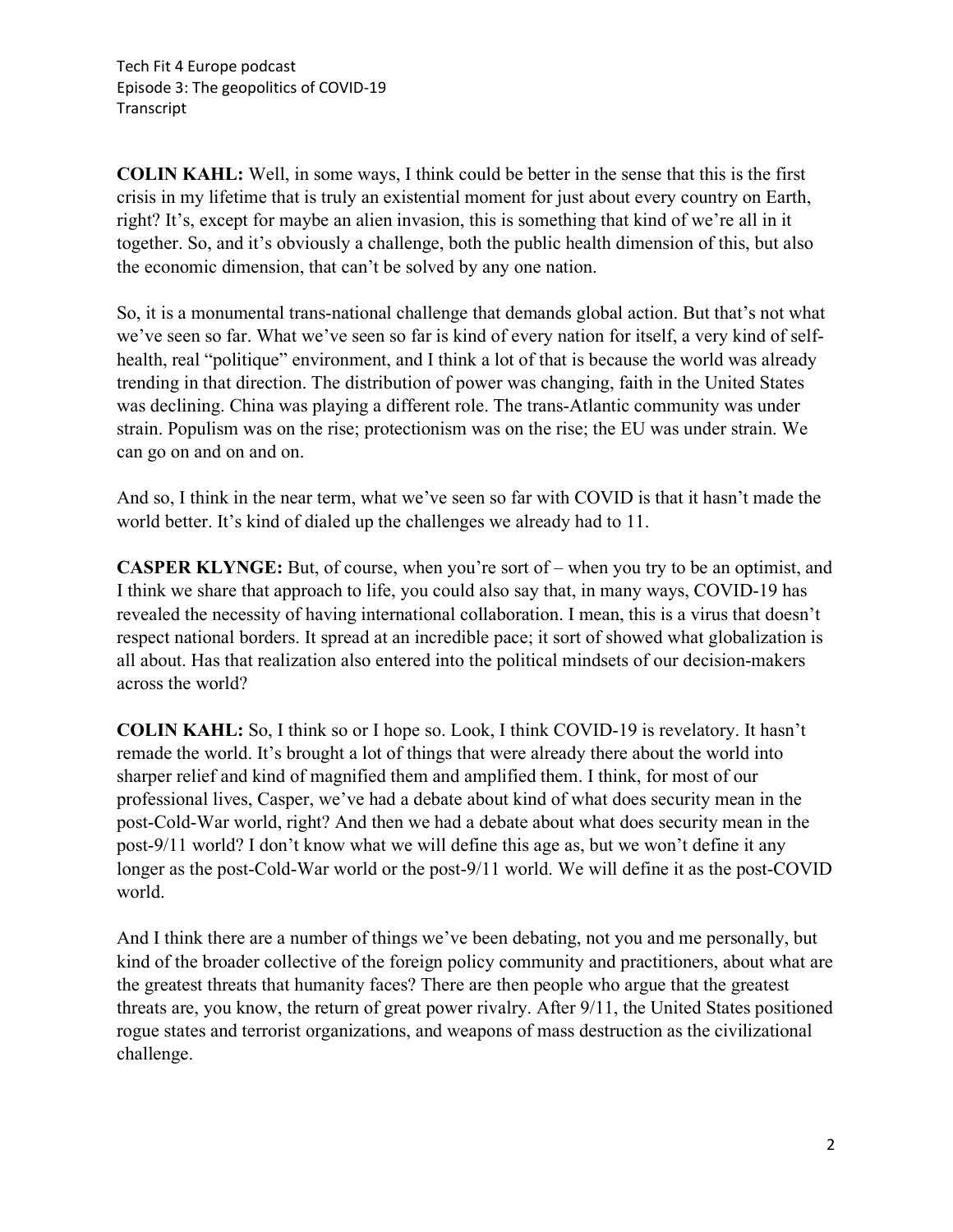There was this other debate, though, about whether trans-national dangers like climate change, biosecurity risks like pandemics, other trans-national threats like cyber-attacks were actually the things we should be most worried about. And I think a lot of those arguments stayed largely hypothetical, and they're no longer hypothetical. So, it can no longer be denied that no nation, even the most powerful ones on the planet, can protect themselves from these types of transnational dangers, and that you need extraordinary international cooperation to address them.

It's also revealed that COVID has enormous inequalities in all of our societies. Obviously, I'm a citizen of the United States, and nowhere is that truer than in my country, where black and brown communities have been disproportionately affected not only by the virus, but by the pandemic of unemployment that the response of the virus has produced. And the inequalities that already should have been apparent to all of us around the world I think have gotten more profound.

So, while I don't think COVID has changed the world, I do think it's revealed what the world was already like. And if that is a call to action, then that's a good thing. Thus far, it hasn't quite worked out that way, but we still have time.

**CASPER KLYNGE:** Of course, we're in the U.S. right now, where you have a U.S. administration that is sort of America First. It's the motto I would almost say of where the administration is currently. When you look back a couple of months back to the beginning of March or in the middle of February, in many ways, you could apply the same approach to all countries around the world, certainly in Europe where each country went its own way and closed down the borders very rapidly.

A couple of months later, we're sitting here. We're seeing now societies reopen at a fast pace as well. The first sort of national-first approach, has that been replaced now by also sort of almost a desire to open up to engage again to collaborate across borders? I'm basically just trying to ask you the same question in a different way.

**COLIN KAHL:** Yeah, it's a good question. I think, actually, to unpack the question a little bit, there's kind of two parts of it. One is that we did see overwhelmingly national responses, right? So, in Europe, we obviously saw borders being stood back up. We saw something similar, but to a lesser degree during the migration crisis a few years ago. We saw borders be stood back up. We saw countries hoard medical supplies and not share them as widely as people wanted.

There were huge debates between north and south in Europe and between east and south in Europe over economic bailouts and everything else. And I actually think the EU is getting its act together more now than at the beginning. But Europe was certainly, at least initially, every nation for itself.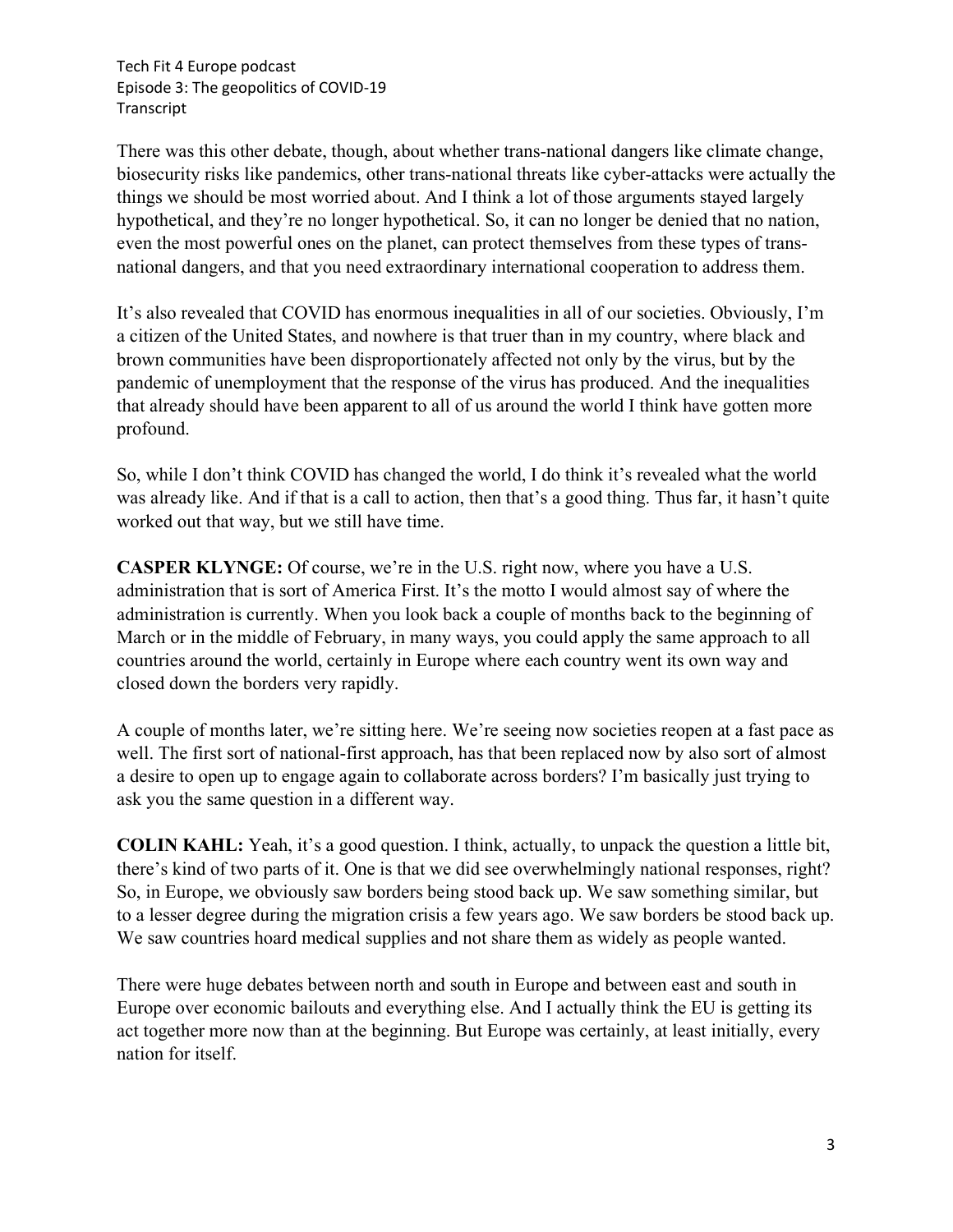And that nationalistic stream has been especially true in my own country. It was true before the pandemic, but of course, the pandemic leaned into all of Donald Trump's instincts for travel bans and restrictions on immigration. And part of the story of the early response of the Trump Administration to the coronavirus was first to deny that it was a thing because Trump didn't want to spook markets or didn't want to sour his emerging trade deal with Beijing. And then, once, it was impossible to deny that it was a thing, to put in place necessary but wholly insufficient restrictions on travel and immigration that catered to Trump's instincts, but were not nearly enough to actually deal with the problem because it didn't deal with testing or personal protective equipment, or any of the other things that we've come to.

I think that nationalistic aspect of the response still lingers. Like, I think the EU is trending toward a more super-national response, but I think across most nations, that nationalistic response still lingers.

But the other part of your question is actually about the lockdowns within countries. That, of course, is loosening up. And in some places, it's loosening up because countries have flattened the curve and essentially, at least for now, defeated the first wave of the virus.

But there are other countries, and I would put my country in that category, that are opening up because people are exhausted with staying inside. I mean, our cases are still climbing in a lot of states in my country. I think we should expect, because of the protest movements in so many cities because of the George Floyd killing, and what that has surfaced about police brutality and systemic racism, I think we should assume that with tens of thousands of people taking to the streets in a lot of cities that were already afflicted by coronavirus, you're probably going to see a spike as a consequence of that. And yet, we're opening up anyway, largely because people are just sick of being inside, which I get, because I'm also sick of being inside.

**CASPER KLYNGE:** Yeah, I think there's a human trait in that in saying, we actually like to engage with each other. We like to have conversations, we like to be in physical contact. Listen, in your article, I think you have a very interesting comparison with the flu pandemic back in 1918-1919, and then you compare it a bit with what we've seen with COVID-19 here.

What are the parallels? I mean, can we draw any lessons from that? What I'm particularly interested in is for the argument, if I understand your article correct, that you think, in many ways, the pandemic of 1918-1919, in many ways, led to the political fragmentation that we saw in the Interwar years in Europe. Is that a comparison you think is relevant here, or is it a completely different situation?

**COLIN KAHL:** So, I think there are comparisons. So, the reason why it's -- you know, 100 years ago was the last great global pandemic. From a public health perspective, I don't think we are trending towards COVID having the effect that the influenza pandemic had 100 years ago. After all, it probably killed as many as 50 million people and infected 500 million people,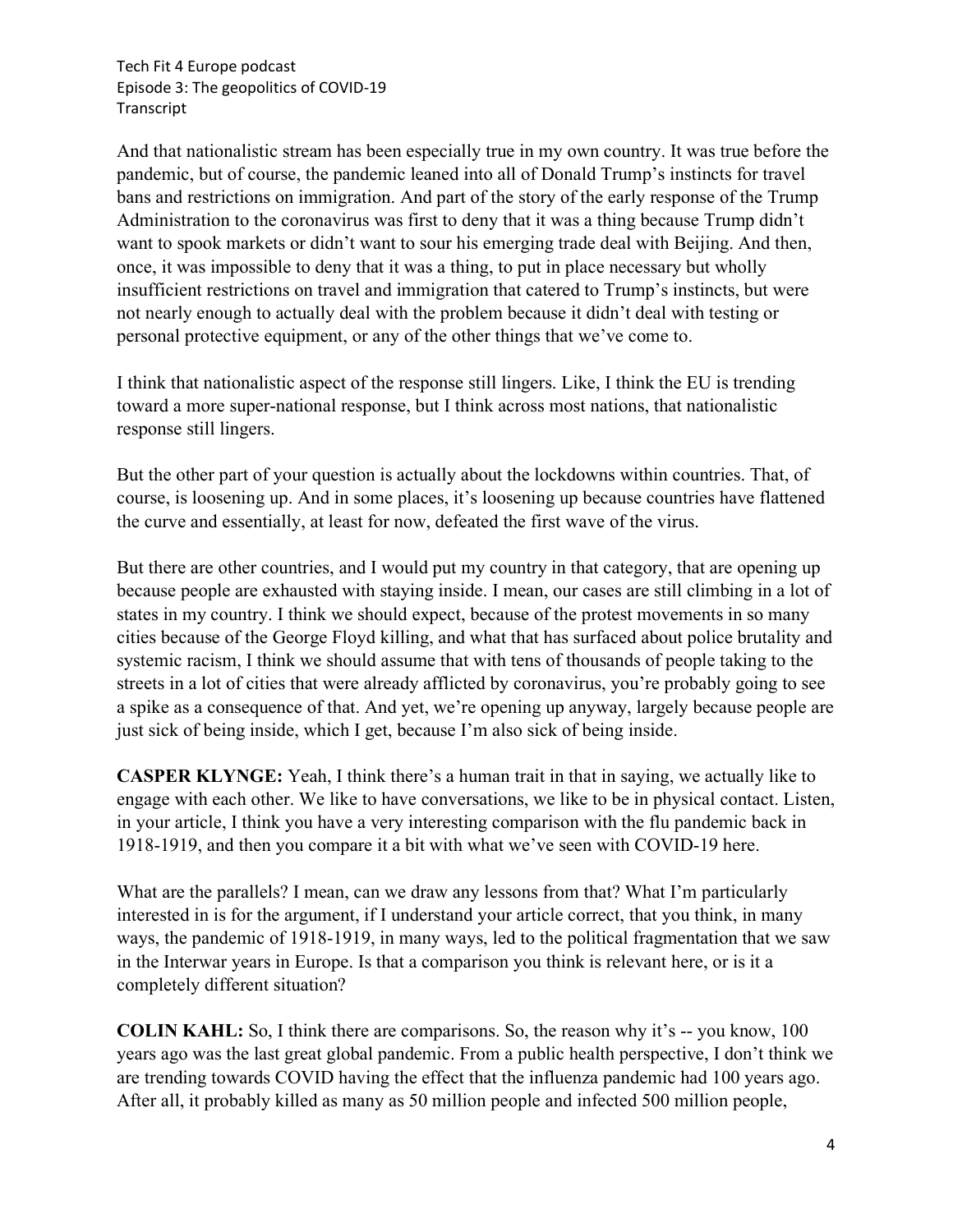which was a third of humanity at the time. I think we will be lucky enough that COVID-19 won't come anywhere near the sheer scale of that, as tragic and as widespread as it is. I think that's the good news.

I think the bad news is actually COVID-19 might have greater geopolitical consequences than the flu did, largely because our world is so much more connected than it used to be economically, technologically, socially, geopolitically. Therefore, and the crisis has struck at the very heart of that interconnectedness by blowing up trade and travel and tourism, but also pushing us all onto online systems of questionable resilience and reliability – not Microsoft systems, of course, but you know, all the other ones. (Laughter.).

**CASPER KLYNGE:** Yeah, thanks for saying that. (Laughter.)

**COLIN KAHL:** (Laughter.) No, but the point being, look, the article makes the provocation that the influenza pandemic happened at the tail end of World War I, and that if we want to think about what the next decade or two might look like from this point, one of the darkest periods in modern world history were the two decades after the influenza pandemic, which we call the Interwar years, the period of time between World War I and World War II.

It was a time in which the reigning liberal hegemon of the time, Great Britain, struggled. It was a time in which we had a great depression. It was a time of rising nationalism and xenophobia and militarism and rising autocratic states carving out spheres of influence. Does any of this sound familiar? (Laughter.)

**CASPER KLYNGE:** Somehow, it sounds familiar. (Laughter.)

**COLIN KAHL:** But the influenza pandemic didn't cause those things. The shock of World War I, itself, the way in which World War I was resolved, somewhat unjustly, from the German perspective, the fact that the United States, one of the most important world powers, turned inward. It was, after all, during the Interwar period where the America First movement began in my country and where that phrase came from.

**CASPER KLYNGE:** So, more than one parallel.

**COLIN KAHL:** Correct. But those things were not, for the most part, caused by the flu. But even before COVID-19, a lot of these same trends – rising militarism, rising protectionism, rising xenophobia, authoritarian powers on the march, a liberal hegemon on the back foot, democracy struggling – they were already there. And then, you had this shock to the global system. So, that's really the provocation, the reason I started the article with that provocation.

**CASPER KLYNGE:** If we move a little bit towards the current situation, again, we're seeing in the U.S., I think you have more than 40 million people now unemployed largely because of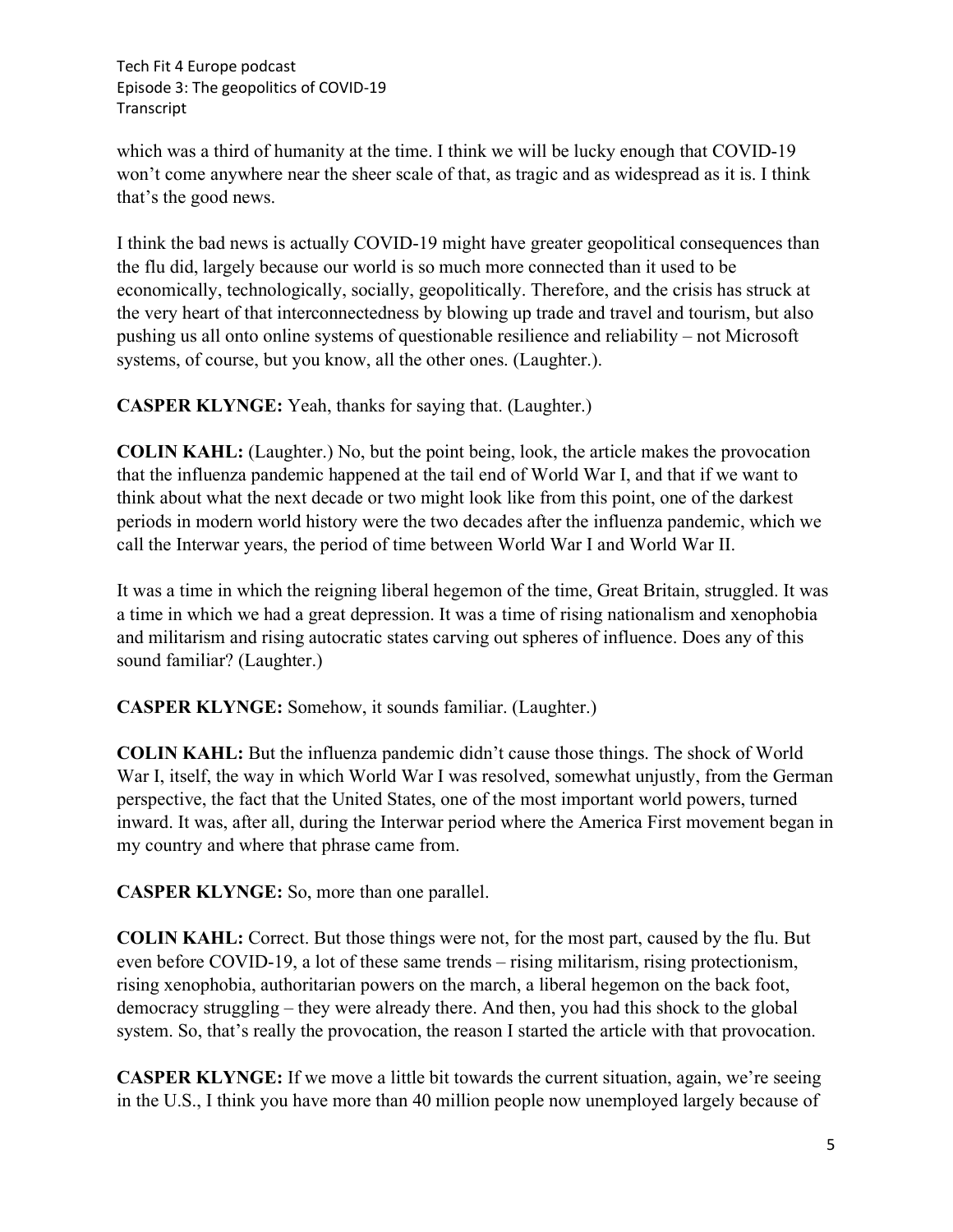the COVID-19 crisis, of course, the economic consequences are devastating not only the U.S., but on a global scale.

I want to talk about a topic that you actually already mentioned, Colin, and that is the inequality of COVID-19. We see it locally, we see it regionally, we see it globally. Even in a place like Europe, you have big differences on how people are able to cope with the inequality. I guess what you're saying, also referring back to the 1918-1919 situation, is that, in some ways, the pandemic is a catalyst for trajectories that were already in place.

So, this global inequality, I mean, are you seeing COVID-19 actually adding to that or do you think we can also find somehow an extra degree of international solidarity, recovery packages not only focusing on the U.S. or on Europe, but also looking at developing economies – Africa, southeast Asia, Latin America?

**COLIN KAHL:** So, I think, again, it's one of these things where it's possible, but we haven't seen the upside of it yet. We've seen mostly the downside. And inequality has been manifest both within countries, and as you mentioned, between countries. So, in certain regions like Europe, obviously, the countries of southern Europe – Italy and Spain in particular – suffered more than the countries of northern Europe – the Netherlands or Denmark, Sweden obviously being an odd case, running an experiment that, at least as of this taping, appears to have failed in comparison to its Scandinavian neighbors.

But, of course, you've also seen other countries like the UK really struggle, and they don't kind of fit in that north/south, but they're not part of the EU anymore, either, obviously.

**CASPER KLYNGE:** We'll come back to that.

**COLIN KAHL:** (Laughter.) You also see the fact that the United States is only five percent of the world's population, but we have about a fourth – between a fourth and a third of the world's coronavirus cases. I printed out the Johns Hopkins list. As of today, we're taping this on June 9, 2020, there were 7,174,925 total confirmed cases of COVID, and almost two million of those have been in the United States. Of the deaths, of the 408,000 deaths globally, 111,620 deaths have been in the United States.

So, the United States is an extraordinarily wealthy country, but we have a broken healthcare system. We have a lot of inequalities that strike hardest, but not exclusively on minority communities. And so, we've seen disproportionate infection rates in black and brown communities, in prison populations, in nursing homes, on Native American reservations. And then, of course, there's a global north/south divide simply because countries like the United States, or countries in the EU, or China or South Korea have a lot more resources to throw at keeping their economies afloat. And so, I think we're seeing inequalities across the board.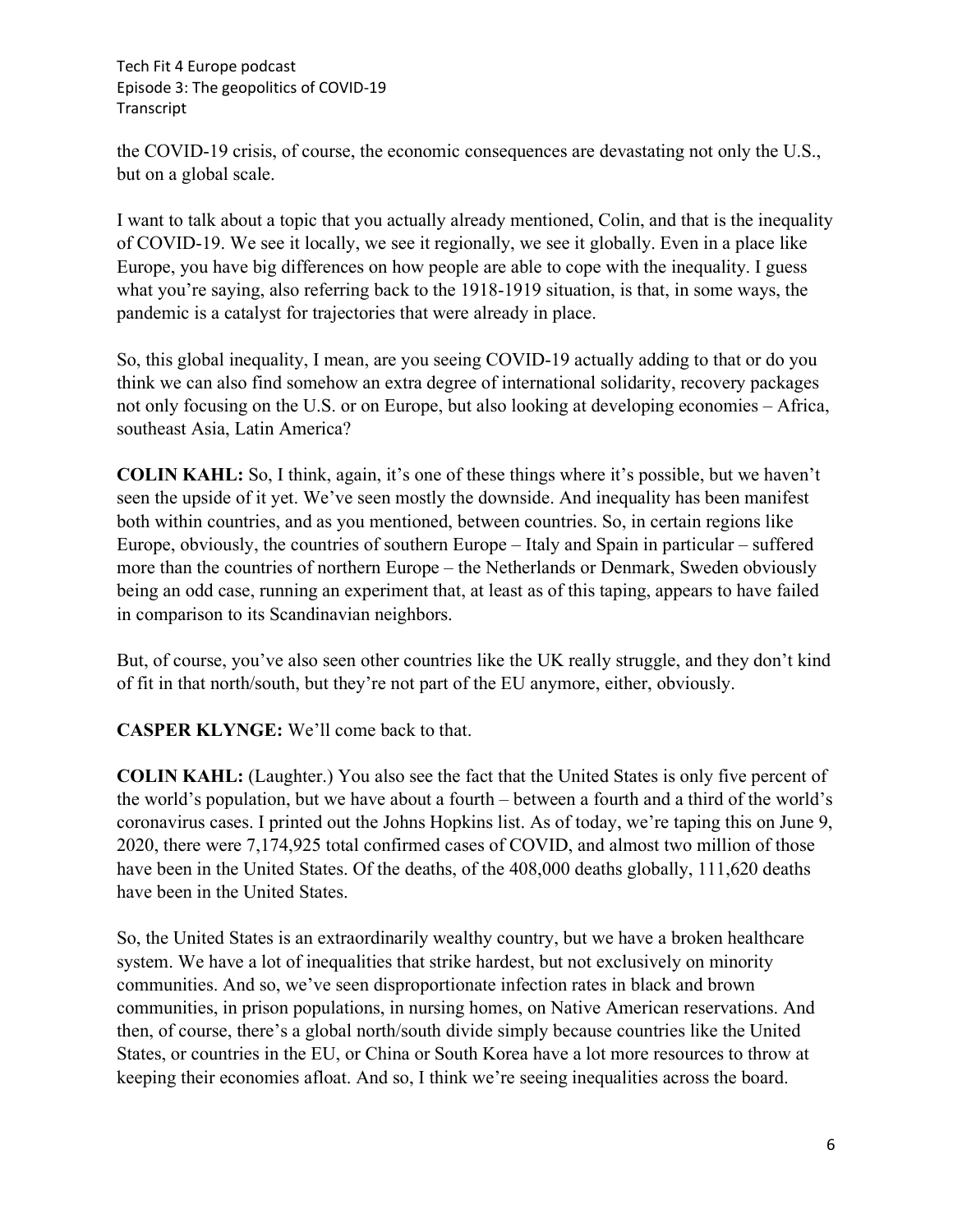You're also seeing, I think, inequalities emerge because of -- as a consequence of the lockdowns and other social distancing restrictions. Think about it this way. A lot of individuals who work in the service economy who are kind of middle class or upper class are essentially able to do their jobs from home, relying on digital infrastructure, video conferencing, e-mail, and the rest.

I have two little kids. I have an eight-year-old and a five-year-old. We're all annoyed that our kids are at home having to do home schooling, but we have computers and tablets for them. We have school districts that can meet their needs. That's not true of a lot of poorer communities and minority communities where there's a huge digital divide, access to these technologies, schools with fewer resources.

And, of course, these are the very communities where people have been declared essential workers. Essential workers are not just our nurses and our doctors, and our police, and firefighters, and paramedics, etcetera, but also the people who bag our groceries and stock the shelves, and work in the fields, and work in restaurants. And by and large, these are working class and lower-middle-class individuals, who by the very nature of being essential workers, may still have jobs, but also their exposure to COVID is much higher.

And when you look at those numbers of 40 million people unemployed in the United States, again, the unemployment rate among African-Americans in the United States is higher than the national average. You might have seen that the Trump Administration kind of spiking the football because the unemployment rate dipped a little bit in May, which is good news, although it's still the highest unemployment rate since the Great Depression in the United States. And for African-Americans, the rate went up, even as the overall rate went down. So, I do think that this is contributing to inequality.

At the same time, it's highlighting it, and that's a good thing. I think the protests over George Floyd's killing at the hands of Minneapolis police is also highlighting systemic inequalities associated with race.

And I will tell you, I see in that twin opportunities, at least in my own country. One is a consciousness shift from the bottom up, a realization that there are parts of our system that are broken and huge structural inequalities that linger back to the founding of my country, and that that is bringing hundreds of thousands of people into the street demanding change at the local and national level. And that is, I think, the proudest expression of democracy you can have.

And then from the top down, there is a need to continue pouring considerable resources into keeping the economy afloat. And that's an opportunity, actually, to make investments not only in keeping the economy going, but doing so in a way that's more equitable if our politicians choose to do it that way, of course.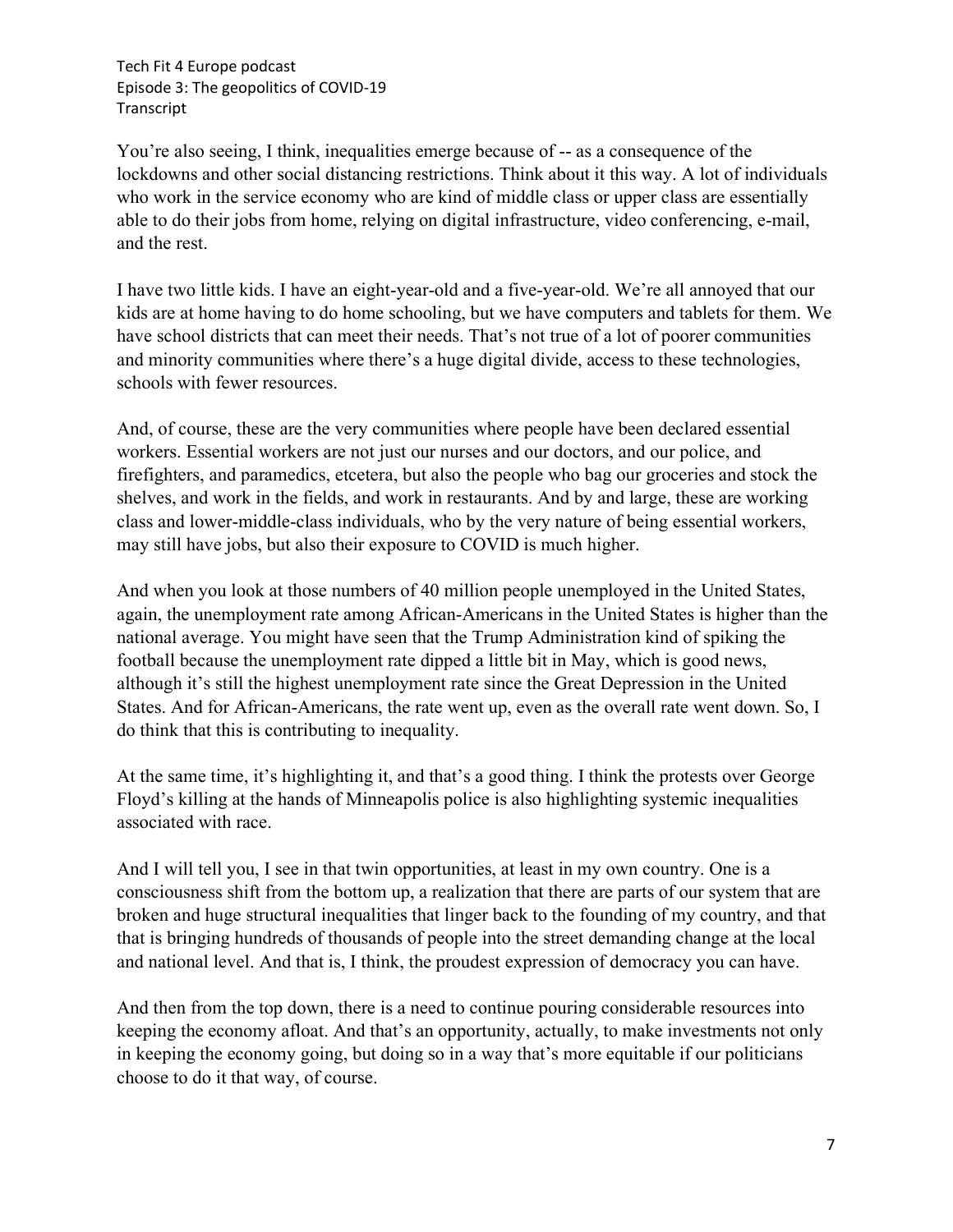**CASPER KLYNGE:** And the inequality, as you also mentioned before, Colin, certainly also evident if you look at the access to new technologies. I think it's interesting to follow the debate, especially in Europe, where people are saying, it's terrible to see how dependent we are on new technologies. It puts in question our fundamental rights. The only thing I will argue back is, could you imagine us handling COVID-19 without having 21st century technology? It would have been extraordinarily difficult.

Now, that said, it is obvious that there is a big difference between people that are privileged, like ourselves -- we have access to infrastructure, we have access to internet, we can work from home -- and then, people that do not have that. And I think, again, there is a local dimension, a regional dimension, a global dimension. Even in heavily industrialized countries where the economy is prospering in general, you have people that are basically outside the inner circle of economic developments.

The positive side is, to some extent, that COVID-19 could accelerate digitalization. The negative side is, how do we make sure that this is inclusive, that it's not only about those that are well off, but that we bring everybody on board to the bus? And I'll try and get you to answer that both from a domestic point in the U.S., but actually also looking a little bit on the international side. What happens in Latin America? What will happen in Africa? What will happen in Southeast Asia?

**COLIN KAHL:** Yeah, so I think it's a great question. I think you're absolutely right. Look, the term "globalization" is thrown around, but when I think of globalization and interconnectedness, it has social dimensions, it has economic dimensions, it has demographic dimensions, it has technological dimensions.

There are some aspects in how interconnected we've come that made the world more vulnerable to COVID-19, right? Just look at supply chains. For example, the fact that supply chains have been globalized to an extent that, if you hit critical nodes in the supply chain all at the same time, what COVID-19 has revealed is the world can't deal with that.

On the other hand, there are other aspects of how interconnected we were, especially in the digital domain, that has kept certain aspects of our economy afloat in a way that would not have been true in a previous era for precisely the reason that you mentioned.

Now, of course, there's a dark side to that, too, in the sense that, we're now all doing things online and people are working from home. And so, the attack surface for maligned cyber activities, from phishing over e-mail and SMS to "Zoom bombing" to surveillance capabilities of states and corporations, there's a dark side to all of that as well.

I think, moving forward, we'll have some pretty big questions to ask, right? So, my sense is that a lot of businesses are not going to go back to physically locating their workers, because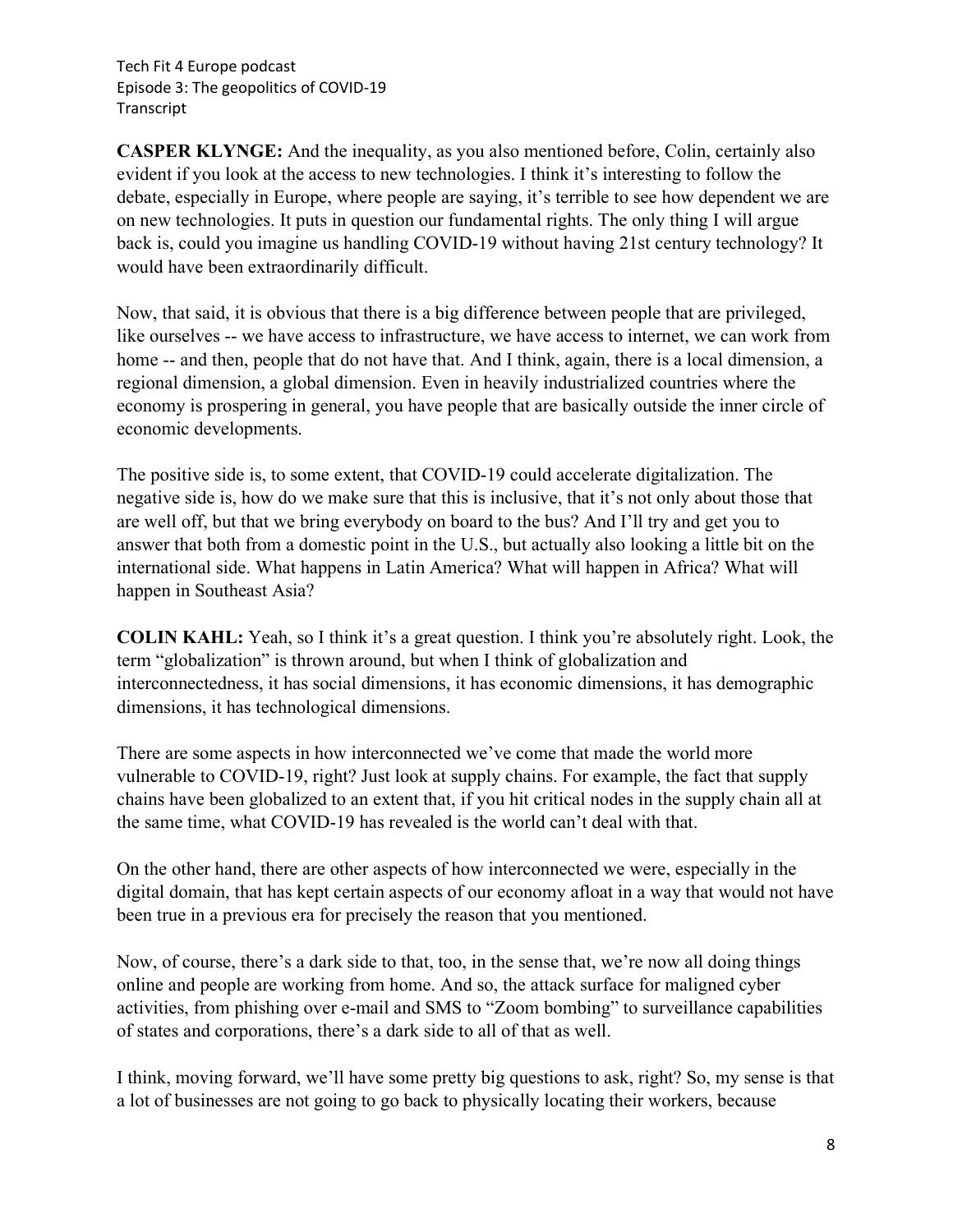they've now run this giant experiment, realizing that they can do a lot of this by not having to do that. They can cut their overhead by not going back and renting the same places. They can keep their workforce healthier by keeping them more physically distanced.

But at the same time, their IT infrastructure is going to be a lot less secure because now the entire network is spread across people's home and is only as secure as an individual laptop or tablet or smart phone, however someone is interfacing with the network. So, people have to figure that out. People have to, if we're going to move toward more remote and digital economy, then of course making sure that individuals who don't have access to broadband and in the future, 5G, who don't have access to laptops and smart phones and tablets, we've already talked a little bit about that in the education domain.

I will also say that there were some aspects of digitization and automation that were calling into question, like, the future of work and whether that, in and of itself, was going to produce mass unemployment and inequality, and there are obviously debates in the technology community about that.

And there, I think, are reasons to believe that COVID certainly isn't going to cut against that and may actually accelerate that. After all, robots don't get sick. The impetus to drive more things toward artificial intelligence and various forms of automation, I think, will be augmented. And of course, a lot of the wealthiest – I don't have to tell folks who work at Microsoft, a lot of the biggest tech companies in the world are doing pretty well in this environment. And when you have a bunch of trillion-dollar companies, companies that have internal economies that are bigger than all but about 15 or 16 countries on planet Earth, that's its own form of inequality.

So, I think the story is kind of glass half empty, glass half full. I do think this is a moment to make those digital systems which have helped us be resilient at one level, themselves more resilient, and those digital systems which have contributed to inequality in some domains, more equal. But these are choices, and left to just the natural course of things, I don't think things are going to get better. I think things will get worse.

But humans have agency. We're not prisoners to history or structure. We can make a difference. So, these are choices we can make.

**CASPER KLYNGE:** And I want to come back to the policy consequences of the scenario that you're basically outlining here, but just before doing that, the dependency we've had over the last couple of months on technical solutions, in your view, Colin, has that reduced the focus on privacy issues, on basic fundamental human rights in saying, well, we have to cave in a little bit on this in order to benefit from the systems that are around?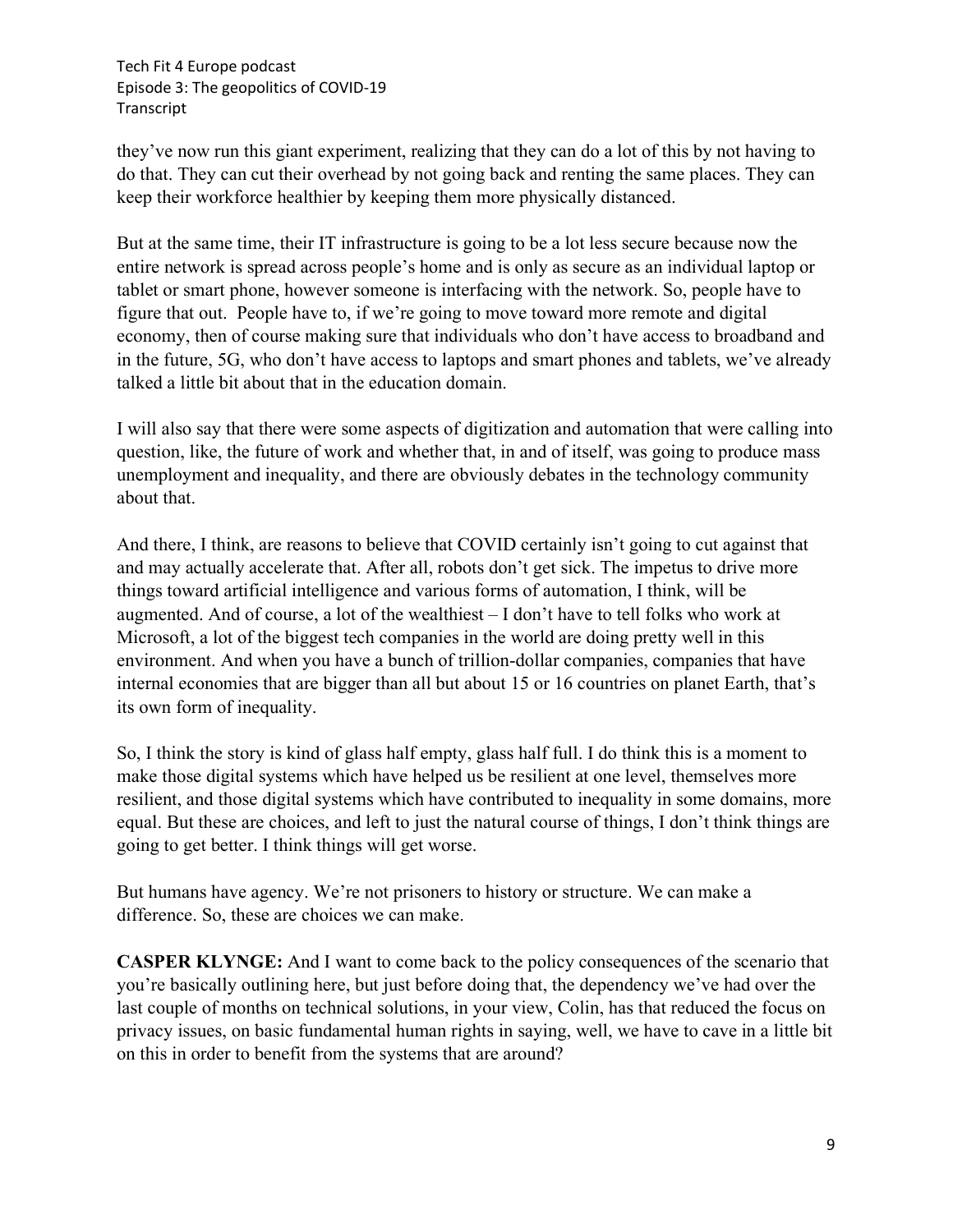And the reason I'm asking this is, of course, this was on top of the agenda, not at least from a European point of view, to make sure that we take forward the technology in a responsible way. But people are arguing, well, these days, that's not on top of everybody's agenda. It's actually access that is more fundamental.

**COLIN KAHL:** Yeah, it's a good question. I don't actually think that most people are aware. I think before COVID, people weren't aware of how much of their personal data was out there and being commoditized by corporations with, I mean, our consent in the sense that we checked the box on a 10-page, 10-point font terms of  $-$ 

**CASPER KLYNGE:** Not necessarily reading every page.

**COLIN KAHL:** Right. (Laughter.) Not necessarily reading every page. But that actually, there are ways in which, as we've moved online more now, we're actually providing more information. There are more venues in which we are talking in ways that could be recorded or surveilled in ways that people don't fully appreciate. So, I don't know that we've had the reckoning yet with what exactly this means.

And then, there's the other piece of it, too, and this actually varies across countries, which is that some of the countries that have been most successful in containing the virus have, of course, used mobile digital surveillance applications for this purpose, whether that's countries like Belgium or South Korea or Israel, some of these countries using tools that they developed in the counterterrorism domain to essentially do contact tracing without people's consent.

And I think in the near term, people may say, well, I'm not crazy about that, but I get it. But my sense, at least in this country after 9/11, is that you can have this ratchet effect, where sometimes, you put in place emergency measures that actually take on a life of their own or are harder to pull back.

So, I do think that it's imperative for people that start having the conversations and to make sure that we're doing this with our eyes wide open, and actually make sure we're having two sets of conversations. One is about the rise of a challenge that was pre-COVID but is getting even more severe, which is essentially digital authoritarianism around the world. And the other is what I would call kind of the corporate surveillance state. These very large corporations that have accumulated enormous amounts of data pose their own threats to our civil liberties. And those were challenges before COVID, but it's even more important that we have that conversation as the pandemic recedes.

**CASPER KLYNGE:** And, Colin, what does that say about the responsibility that lies in a corporation like Microsoft, like some of the other big companies? I mean, do we have to step up to the plate now and take a greater societal responsibility, simply because of the dependency that societies have on the platforms and technology that we roll out?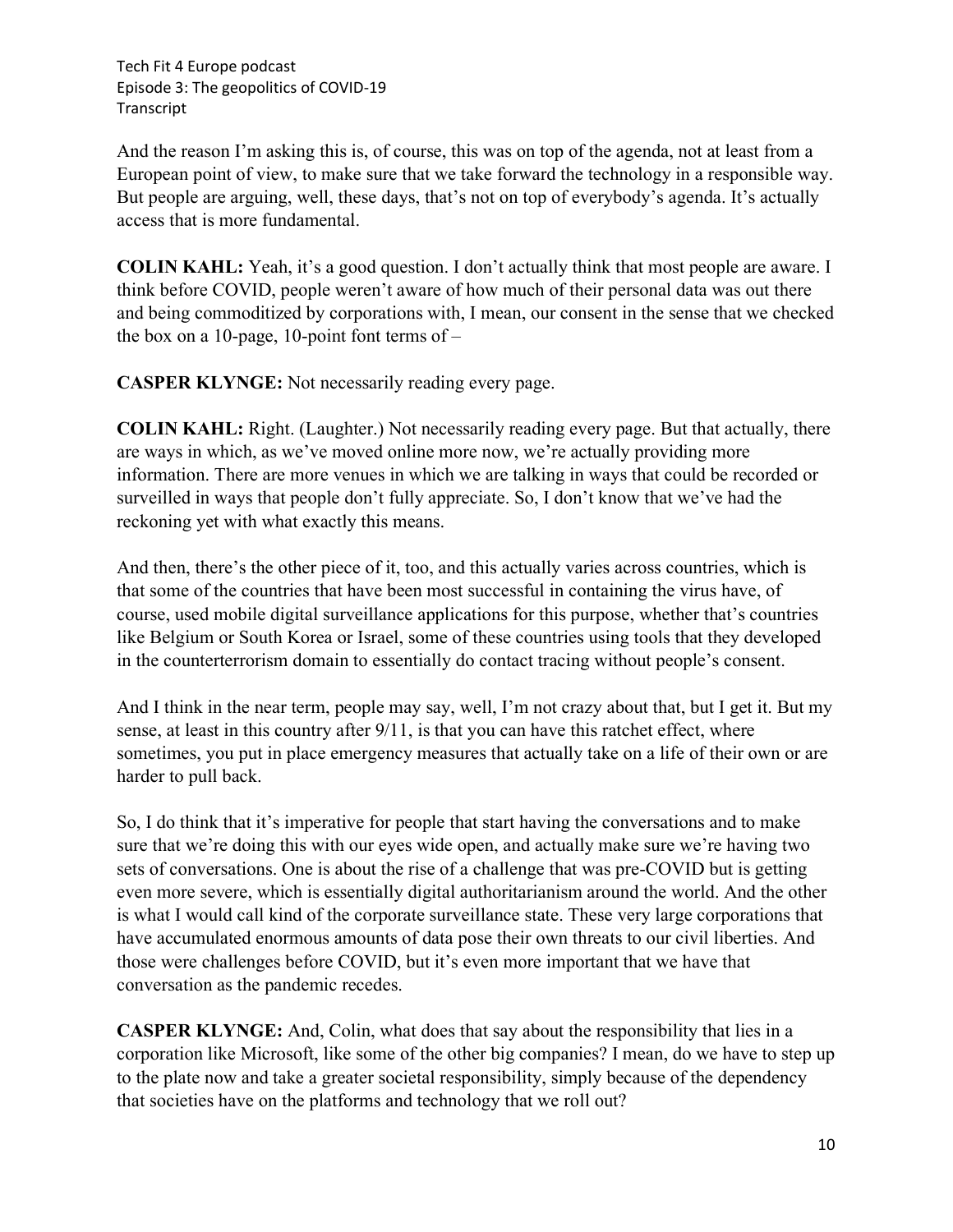**COLIN KAHL:** Yeah. I mean, I think the question in a sense answers itself. Yes. I mean, to the degree that companies like Microsoft or Google, or Facebook and the others, provide a kind of public goods that we associate with governments, well, in governments, there's some degree of accountability, especially in democracies. And the more and more of these public goods are in essence privatized, the more the obligation for those companies to live up to some social imperative, I think, goes up.

And so, I do think for companies that have extraordinary amounts of wealth and resources, there should be a moral imperative to make sure that their technologies are not contributing to inequality, but actually diminishing inequality. People are witting of how their personal information is being used, and also that steps are taken to protect it and not to commoditize it without permission.

I think there has to be a debate about the obligations that companies have, especially companies where their headquarters and their foundings are in democratic countries, that they need to embrace a set of democratic values. And that may mean taking less profit from working with countries like China and other countries that may take technologies and use it to perpetrate some of the grosses human rights abuses that we see in the world.

So, yeah, I think there's a tremendous moral and social obligation.

**CASPER KLYNGE:** And I would completely agree with your assessment.

There's one thing that I haven't been able to sort of get myself to provide an answer to, and that is, of course, what will happen with the "techlash" discussions that we've seen, not least in Europe. In many ways, as we talked about before, Colin, the dependency on these new platforms, new technologies, you could argue could lead to people embracing it even more. You could also say that the dependency is primarily on U.S. technology companies, my own company being one of them, that could lead, at least in Europe, to a renewed "techlash," saying we need to develop our own capabilities because we cannot be completely dependent on everybody else.

My own view on this, we will see increased scrutiny. We will probably see commissions being established in most countries around the world looking at how actors handled themselves during the COVID-19 crisis. I think there is a dimension in all of that which is the recovery packages that are coming online across the world basically means that government or states are the only show in town. And where do you create revenues for those states in the future? I think the focus will certainly also turn toward the tech companies.

But can you help me answer that question? Will "techlash" be over, or do you think we've only seen the beginning of that?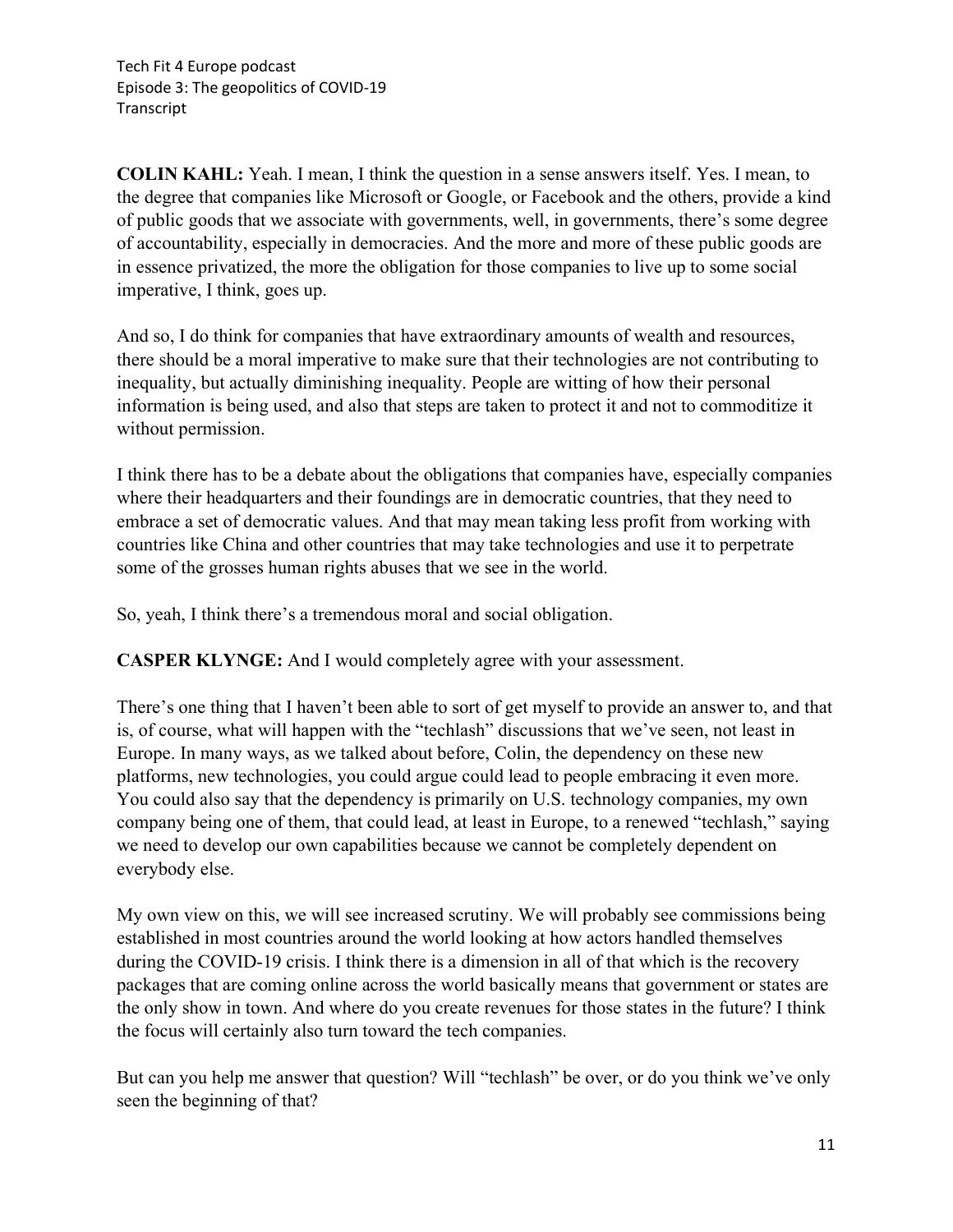**COLIN KAHL:** I don't know. I don't think it's going to be over. There are many dimensions to this. I'll name two. Undoubtedly, there are others and I wouldn't claim to be the world's leading expert on these things.

But I think there will be one debate, which was happening before COVID-19 in this country in the context of this question of decoupling, and sovereignty over key technologic – the backbones of key technologies. And I do think the COVID shock to global supply chains of all types, that it will provide this impetus to a kind of deglobalization and reshoring, especially as it relies to things that are crucial for societal health and critical infrastructure.

And so, it could give, to the degree that there was already an impetus to make sure that countries could rely on the technological backbone of their economies, I have to imagine that impetus is certainly been growing in the United States. I would imagine it will grow in Europe and other places.

And then, there's the other, which is essentially the regulatory conversation, where, I mean, to be grossly oversimplistic, it strikes me that you've kind of got the China model, which is a digital authoritarian model of the state controlling and censoring the Internet, having access to everybody's information and data, and colluding with commercial enterprise to one thing in ways that no western country that I'm aware of would willingly accept.

Then, you've kind of had the U.S. model, which has kind of been this libertarian, Wild West, anything goes, whatever the big corporations want to do, whatever makes the most money, capitalism run amok.

**CASPER KLYNGE:** Despite one fact, Silicon Valley, in many ways, were established with assistance from the government. (Laughter.) It wouldn't be here without the government assistance.

**COLIN KAHL:** Yes. Well, yes. Consistency is overrated. Yes, that's exactly true. Well, I like to think Silicon Valley wouldn't be here without Stanford University, but anyway. (Laughter.)

But I think what the debate in Europe I think has demonstrated in the last couple of years, and I have to imagine this debate will continue and maybe even intensify, is that neither one of those models – the kind of Chinese digital authoritarian model or the American libertarian, Wild West model -- is actually what most of the free world outside of the United States wants. (Laughter.)

And so, obviously, the debate about data privacy, and the disputes between Europe and the United States on those issues, I think, stems from this conversation. But if anything, COVID has highlighted the degree to which Europe is caught in between China and the United States,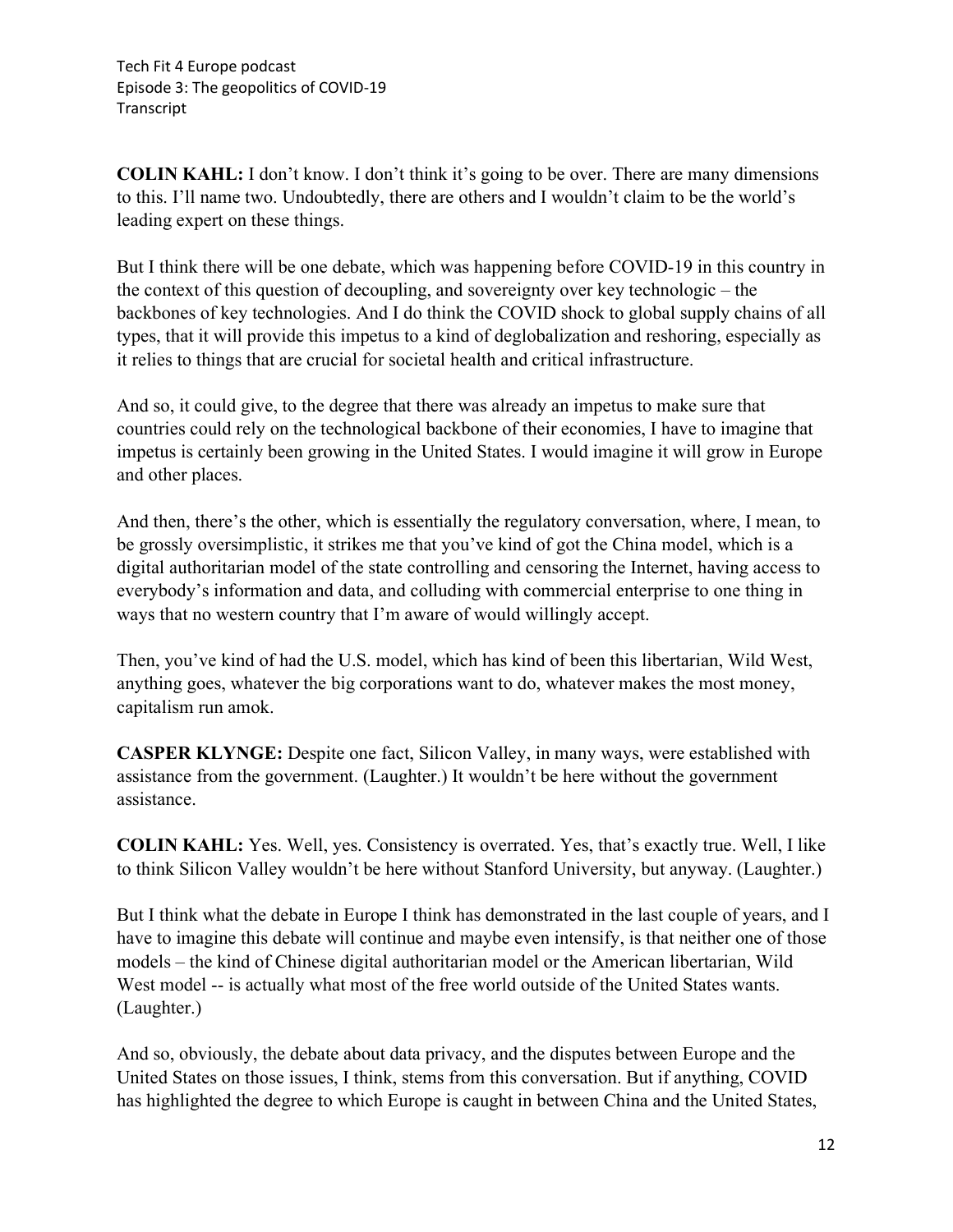and that neither China nor the United States has wrapped itself in glory as a consequence of the COVID pandemic.

And so, I think Europe will look to go its own way, technologically and in terms of regulation, unless the United States decides to rejoin the free world. Part of that will be how we start to govern at home on a whole host of issues – rule of law, regulating big tech -- but also just deciding that our allies in Europe and in east Asia are actually an asset to the United States as opposed to a liability, which is largely how I think our current president sees them.

**CASPER KLYNGE:** And, of course, this goes to the core of the digital sovereignty discussion that is certainly out and about in Europe right now. And I think, actually, COVID-19 is going to increase or exacerbate that approach. And, fundamentally, it's about having control over your own data, having control over your own technology. So, there is an important sovereignty aspect in all of that.

I think the big question is will that lead to protectionism in Europe? Will that lead to sort of Europe turning inwards, trying to develop the next Googles or the next Microsoft? Not sure how you pick those winners. I think I would be an investment banker instead of doing what I do if I knew that.

But I think the big question here is how do we avoid this becoming the third way that you mentioned before, this becoming sort of a rivalry not only between the U.S. and China, but in fact also between the U.S. and Europe? And we've spoken about this many times before, not on tape, but about how important we both think the trans-Atlantic relationship is. And I would argue that even in a post-COVID-19 world, the values, the liberal western values -- democracy, human rights -- are more important than ever before.

So, I think the rivalry, or the lack of a close trans-Atlantic relationship is something that we should be concerned about. How do we fix that also from a technology point of view?

**COLIN KAHL:** Yeah, it's not clear to me. First, I think, I think it'll be harder for Europe to go its own way, right? If you could just kind of make a decision to create the next Google, or Amazon, or Apple, or Facebook, or Microsoft, people would do it, because then you'd have a bunch of trillion-dollar companies.

But I do think that, in the absence of efforts by U.S. tech companies and the U.S. government to try make some accommodation with Europe's perspective, we're going to see Europe increasingly go its own way, both, in the first instance, from a regulatory -- regulation, taxation, things like that -- but also to try to make investments to have some sovereignty.

Now, but they're also, of course, taking a lot of investments from China, and the debate about 5G. So, sovereignty is also something that doesn't only cut against the relationship with the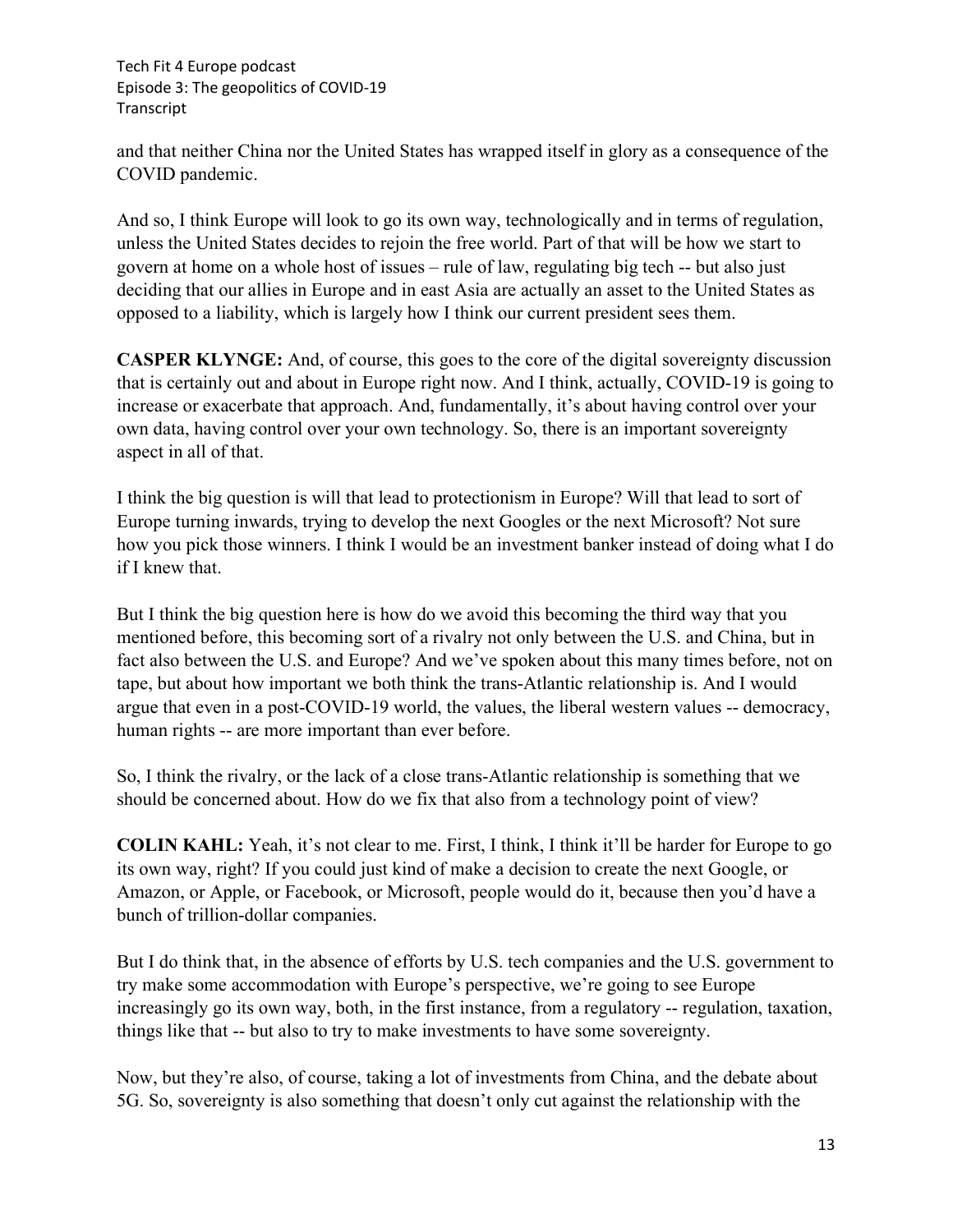United States. It should be raising concerns, I would argue, even greater concerns, in terms of Europe's interactions with China.

So, what I would hope is that there has to be essentially a two-level conversation in the United States. One is between big tech and the U.S. government about the regulatory framework that makes sense here, and it can't be the continuation of this Wild West framework, but with the second part of this two-level being the U.S. administration being mindful of establishing a framework that also give us credibility to have conversations with other advanced, liberal democracies in Europe and elsewhere on these questions, not because we're going to agree on everything, because we won't.

The United States is probably going to accept things on the privacy front that Europe won't, but I have to believe that we can move closer together and get more on the same page vis a vis one another than we are, in comparison to competitors and rivals among the autocratic countries, for sure.

**CASPER KLYNGE:** And I think that's right. And one of the reasons why this pod is called Tech Fit 4 Europe is an acknowledgement that, fundamentally, we have to adapt and align with the European agenda. And I think you basically said before that Europe might not have the biggest technology companies or the biggest companies currently around, but from a regulatory point of view, Europe is a superpower that is basically setting international standards. The General Data Protection Regulation is a good example now being adopted here in California, and many countries around the world.

But just going back to the trans-Atlantic relationship, a question that I've been thinking about is, in the absence of political leadership, or perhaps in times of political turmoil across the pond, is that, then, a situation where it's necessary for the private sector to actually step in and provide some of that trans-Atlantic political leadership? In other words, would a company like Microsoft, Amazon, SAP, Siemens on the European side, are we now in a situation where we have to go and show a degree of trans-Atlantic mindset in the middle of the world that we're looking at right now, multi-stakeholder, basically?

**COLIN KAHL:** Yeah. Well, whether it's defined regionally, or I would be more inclined to describe it in terms of a common set of values that are embodied by the trans-Atlantic commitment to human rights and democracy, but not exclusively so. I would want to have that conversation alongside Japan, and South Korea, and Taiwan, and Australia, and New Zealand, and countries like Israel that don't fit in the trans-Atlantic community, but are major players in tech and are all in their own ways –

**CASPER KLYNGE:** Trans-Atlantic "hang-arounds"? (Laughter.)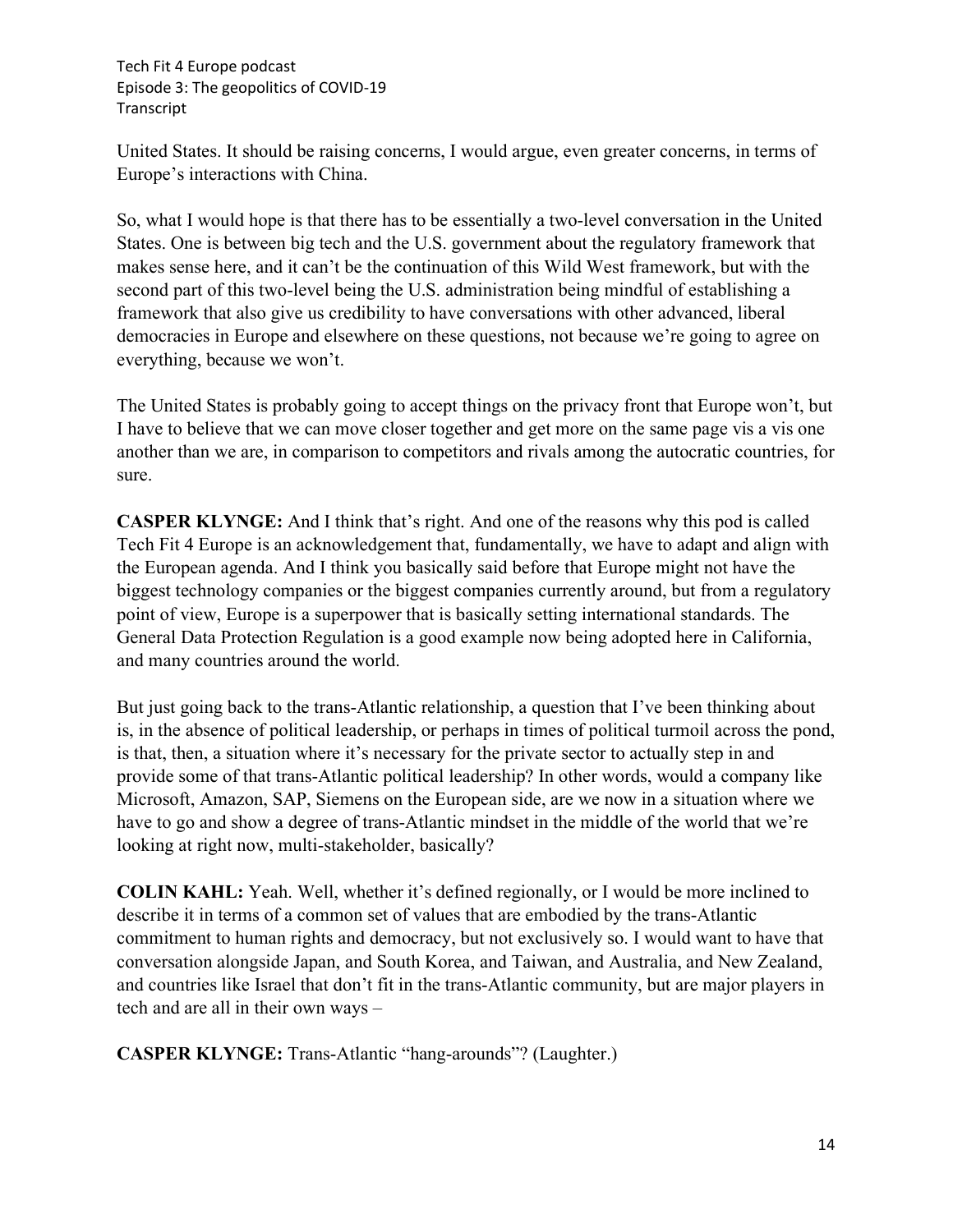**COLIN KAHL:** (Laughter.) Yes, but I do think that – look, I understand that corporations have responsibilities, first and foremost, to their shareholders, and everything's driven by profit. But I do not think that the current ecosystem is sustainable, and that if you can get beyond a quarterly or yearly assessment and think kind of in the medium-to-long term, I think tech companies have to get out ahead of this and realize that they need to be on the side – that if companies that originate from the free world, they don't have the luxury of not taking a side, that they will have to choose liberal democratic values when they are in tension with the emerging digital authoritarianism in so much of the world, and that the bottom line can't dictate that decision, that is has to be values oriented.

And I would hope the European companies would feel that way. I know American companies have to start to feel that way, or we will get to the point where there will be not only a very conflictual relationship between American tech companies and Europe, but also American tech companies and the American government. And so, I think just from a rational actor perspective, it's time for big tech to get out ahead of this.

**CASPER KLYNGE:** And we're sitting here in Silicon Valley. Do you think that realization has flown into the corporate executive boardrooms?

**COLIN KAHL:** I don't know. I think first of all, we throw around terms like "tech" or "big tech" or whatever, and these companies are all very different, right? Amazon is not Twitter, right? They're both big tech companies, Amazon being much bigger than Twitter, but it's a completely different set of issues.

**CASPER KLYNGE:** Different business models, yeah.

**COLIN KAHL:** Different business models, different set of issues. I mean, you clearly see, right now, social media platforms, in some ways, agreeing that they all have to crack down on misinformation and disinformation as it relates to the pandemic itself, but having a parting of the ways on political speech and the importance of fact checking, and provocation, and promoting violence or hate or other things. And just think of the very different ways in which Twitter has approached Donald Trump in recent weeks, and Facebook continues to approach Trump ads on their platform.

So, I just think there is a realization among senior tech executives that a reckoning is coming, but that they're not all on the same page with one another. I also don't know that the conversation with the U.S. government is systematic and productive enough to actually come to a meeting of the minds.

**CASPER KLYNGE:** Yeah. Listen, I have to bring in a paragraph or two from your article, which is actually a couple of the sentences that I probably disagree the most with -- (laughter) -and that is your characterization of the European Union. And I'm being a little bit deliberatively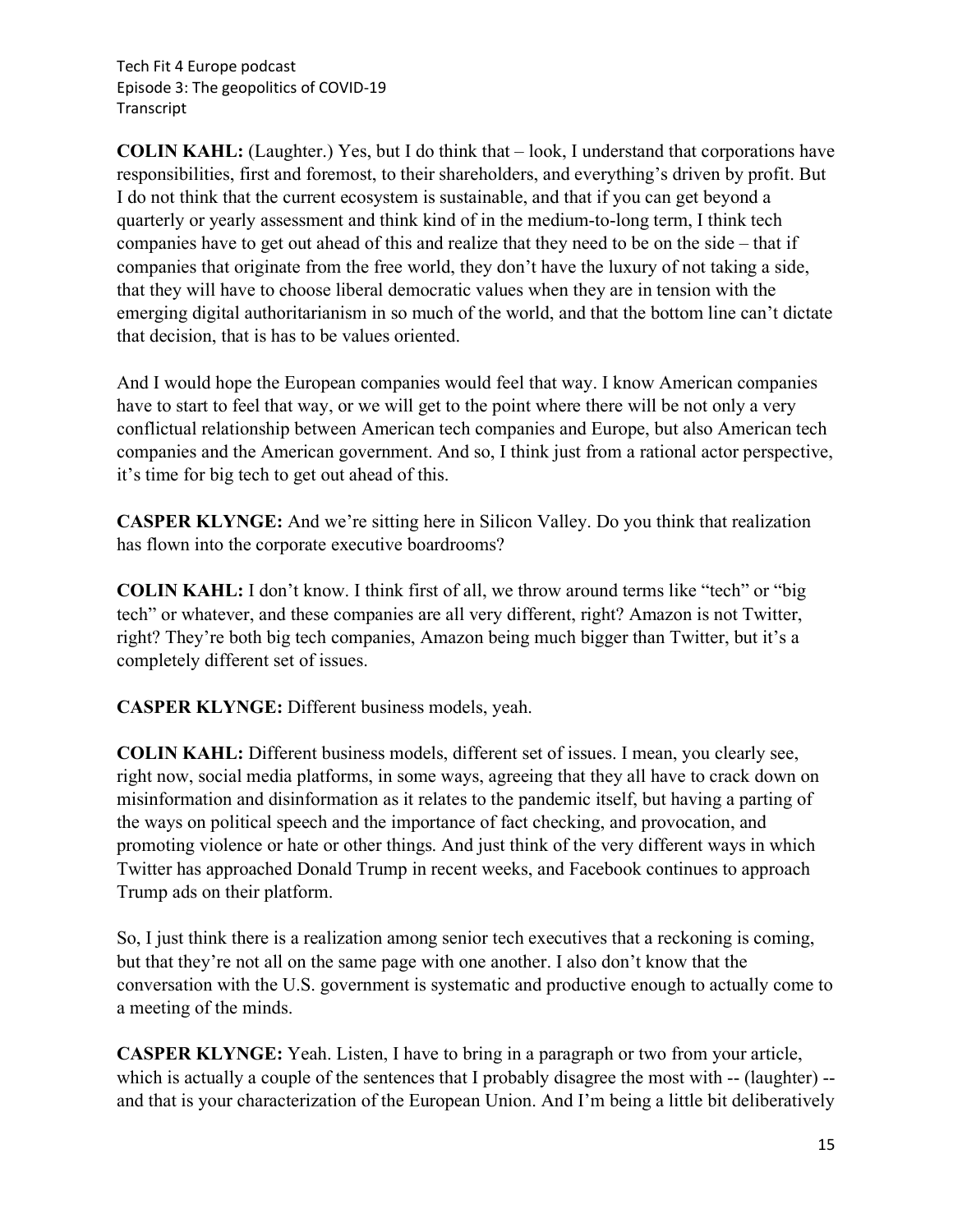provocative here, of course, but I just want to quote something you wrote in the article. You basically said, as far as I remember, the international institution at the greatest risk could be the European Union with (inaudible) COVID-19 here. Expand a little bit about that, and I'll tell you why I might disagree on that assessment.

**COLIN KAHL:** Yeah, a couple of things. First thing, and I mentioned this at the beginning of the podcast, I actually think the European Union has started to turn things around a bit in recent weeks. The article was written in early April when things looked pretty bad.

First, COVID didn't happen in a vacuum, right? It happened after 12 years of crisis in the European Union, the 2008-2009 financial crisis, followed by the Euro Zone crisis, followed by the migration crisis, followed by Brexit, on and on and on. So, I think it's hard to objectively look at the European Union today and say that the Union is healthier and stronger than it was a decade or 15 years ago. I think it is weaker, more fragmented, more fractured. Obviously, one of its largest economies has exited. There are significant disagreements between north and south, and between east and west. And so, I don't think we should sugarcoat those.

And in the early days of COVID, it seemed like COVID was playing into all of the worst aspects of this, the re-nationalization of borders, restrictions on medical assistance, a huge debate on economic bailout packages, and especially this very raw north/south debate in Europe between the countries of the north, who are wealthier per capita and don't want to be essentially creating a moral hazard for countries in southern Europe to engage in fiscally irresponsible activities.

And this isn't a new debate. Obviously, this is a debate that has manifest earlier in the Euro Zone crisis, but seemed to come to the fore. And there were a lot of analysts of Europe who kind of, like, could COVID be the straw that breaks the camel's back?

I do think in the last few weeks, we saw the European Union kind of look into the abyss and take a step back. I still think that the European Union lags collectively in terms of its response to the pandemic, itself. I think the responses have been overwhelmingly national. And to the degree that European leaders have stood up, like Merkel or Macron, it hasn't really been the European Union standing up. It's been these leaders standing up in terms of exercising some global leadership role.

But on the economics side, we did see at the end of May a major economic package, I think something like 600, actually 750 billion euros.

**CASPER KLYNGE:** That's right.

**COLIN KAHL:** Of which I think more than 500 billion was kind of collective debt that could be provided to countries hit hardest, most especially Italy and Spain, as grants, right? That's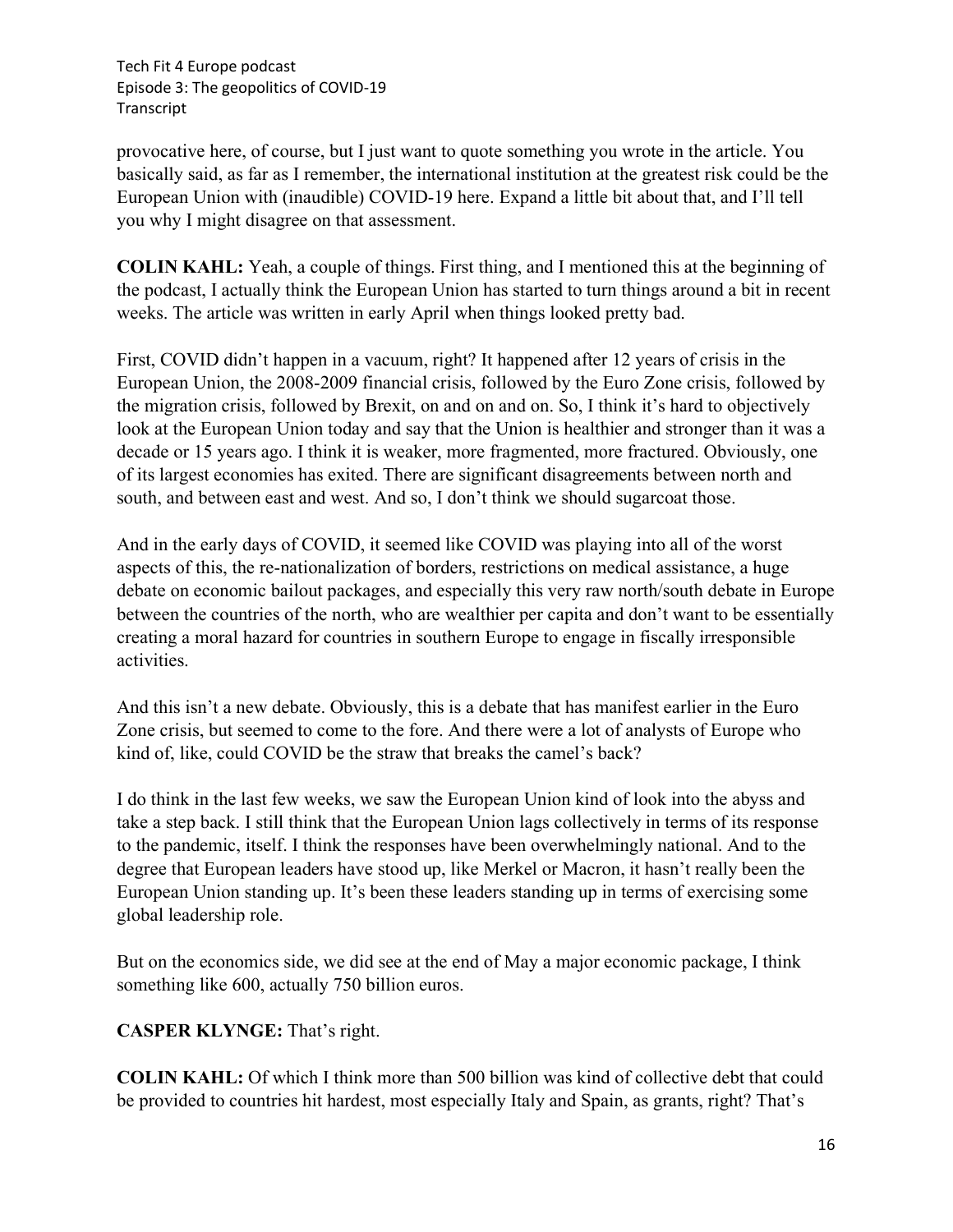something that, of course, I don't think anybody would have predicted a few months or a few years ago. So, I'm not ready to write the EU's obituary yet.

The other good news is that, thus far, we haven't seen the type of xenophobic, right-wing populist movements in Europe be able to capitalize on the pandemic, that actually, I think there has been such a clamoring for good government and competence that, actually, some of the buffoons out there haven't been able to claim a lot of the airways. So, all that is good news.

The caution I would have, though, is that I'm not sure that the EU's out of the woods yet. First, the first wave of COVID might be receding, but I think we should expect second and third waves until we have a vaccine. Second, the very act of trying to get a vaccine globally is creating its own nationalistic race to achieve that, which the Europeans are trying to push back against a little bit, but that's its own dimension. I don't think the economic crisis has gone away, and I think we should expect it to continue.

I think the other thing that we have to consider, and we haven't really talked about this at all today, but really, we're only in kind of economic crisis 1.0, that is, the crisis that was produced by this overwhelming universal supply and demand shock -- trade, tourism, travel shutting down, but also demand shocks from people losing their jobs, factory – you know, businesses closing.

But we have other economic crises that could come along. We're seeing historically low oil prices, which is putting huge pressures on countries like Saudi Arabia and Russia, but also countries like Nigeria, and Venezuela, and Iran, and a bunch of smaller oil exporters. And a lot of emerging markets, which were already up to their eyeballs in debt, are now facing historic fiscal headwinds that may make it very difficult for them to either continue getting more debt, or to pay back the debt that they already have, and if you have a bunch of countries or a bunch of huge companies default across the world, then we'll have a financial crisis. What we're seeing right now is not a financial crisis, but we could have a financial crisis.

So, why is that relevant? Because if the global economic crisis that we have doesn't go away, if it's not a V-shaped or U-shaped, but it's kind of W-shaped as you keep having these shocks, then I think we're going to see bitter fights continue in Europe. And I'll say, and Casper, you're probably no better than me, EU did approve this package, but of course, all the countries have to individually approve it, which hasn't happened yet.

**CASPER KLYNGE:** Yeah, and then you probably know that there's a bit of political turmoil around that package itself.

Listen, a couple of points on that. It's good to hear that you've evolved since late April, when you wrote the article. (Laughter.) I also think that the European Union is in a slightly better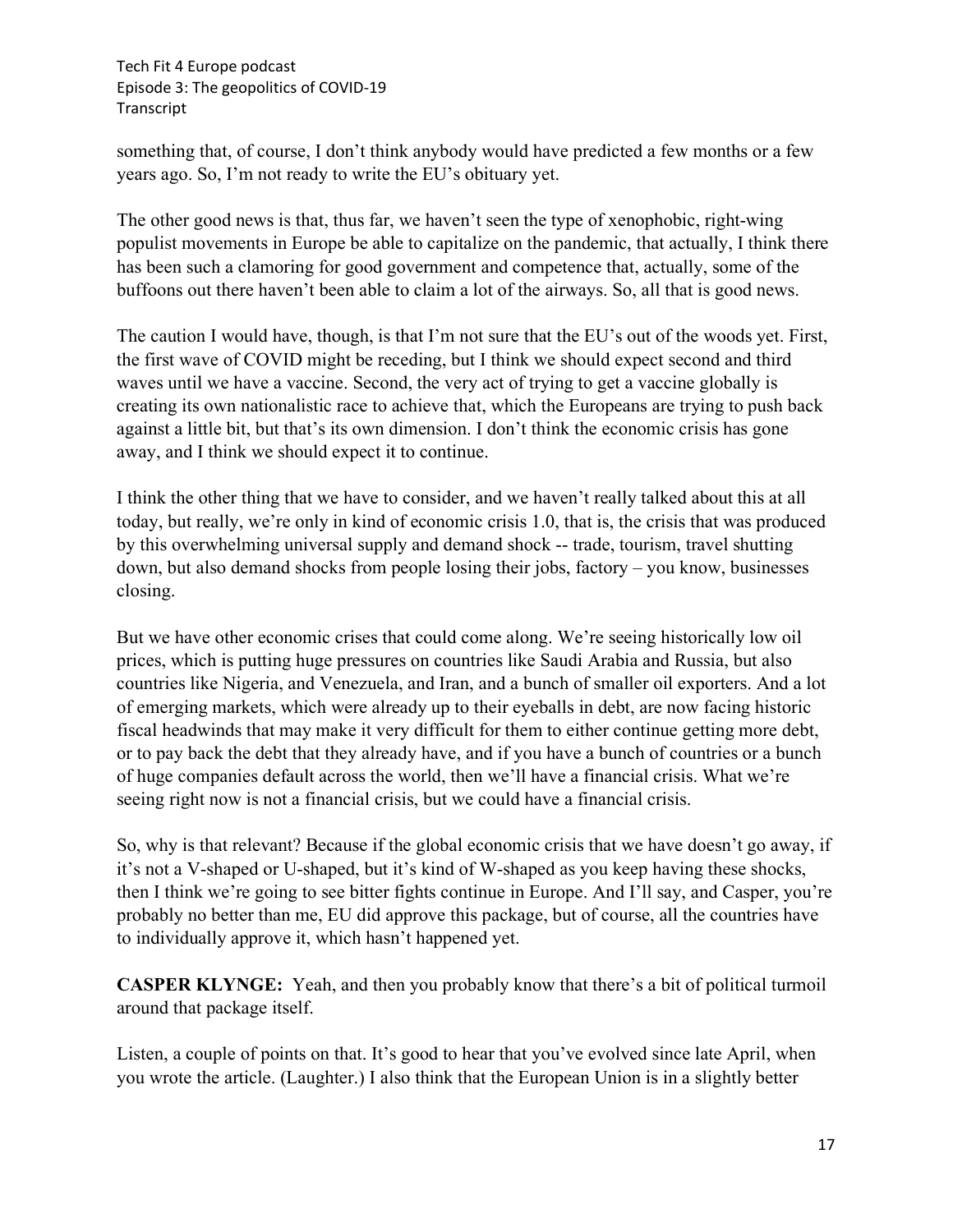shape than a couple of months ago, and I remain optimistic that we'll actually see a degree of integration continuing.

Two aspects, I think on digitalization, which is dear to my heart, I think actually, the plans of the European Union will be speeded ahead. We're probably seeing two or three years' worth of digitalization being moved forward, simply because of the coronavirus.

The other aspect which we haven't spoken about today is, of course, the next looming crisis on the horizon, which is climate change and sustainability. I think credit to European leaders for saying that, even as we look into the abyss of a COVID-19, we have to make sure that our recovery packages will be sustainable, will take into account sort of a greening of our economies. And I have to say, I think that's a global leadership that will be important in our current situation. Do you think that will spread across the globe, or do you think that will remain a European phenomenon?

**COLIN KAHL:** I think a lot of it depends on the leadership in particular countries, right, and I'll just use my country as an example.

So, in response to the 2008-2009 financial crisis, the Obama Administration put in place a stimulus package that was in the neighborhood of almost \$1 trillion. But it included massive investments in energy efficiency and renewable energy technologies that actually are one of the of the biggest reasons why the United States was confident in making its commitments to the Paris Climate Accord, because of those investments.

So, there is an opportunity, I think, as all of our countries are pouring enormous amounts of money to keep our economies afloat, that we were actually not just maintaining the status quo ante, but actually making investments in greener economies, more equitable economies, more resilient economies. These are choices. I'm not at all confident that the current administration in the United States is likely to do that. And it also will be difficult to make those types of investments if the Republicans in the United States continue to have control over the Senate because of the way that our checks and balances work in this country. So, I think it is possible, but not inevitable.

But I do think part of this is a mindset shift. I do think that the type of effect that COVID has had on the planet is a reminder of the types of effects the climate crisis could have for decades to come on a kind of repeated basis. And, by the way, some of the second and third-order effects of COVID are already interfacing with climate change.

And I think here, the thing that many of us should look out for is the food security crisis that is going to emerge. It's already starting to emerge, but I think it's going to get worse in the coming – you know, you had a lot of countries around the world that were already facing food insecurity as a consequence of changing weather patterns associated with climate change. You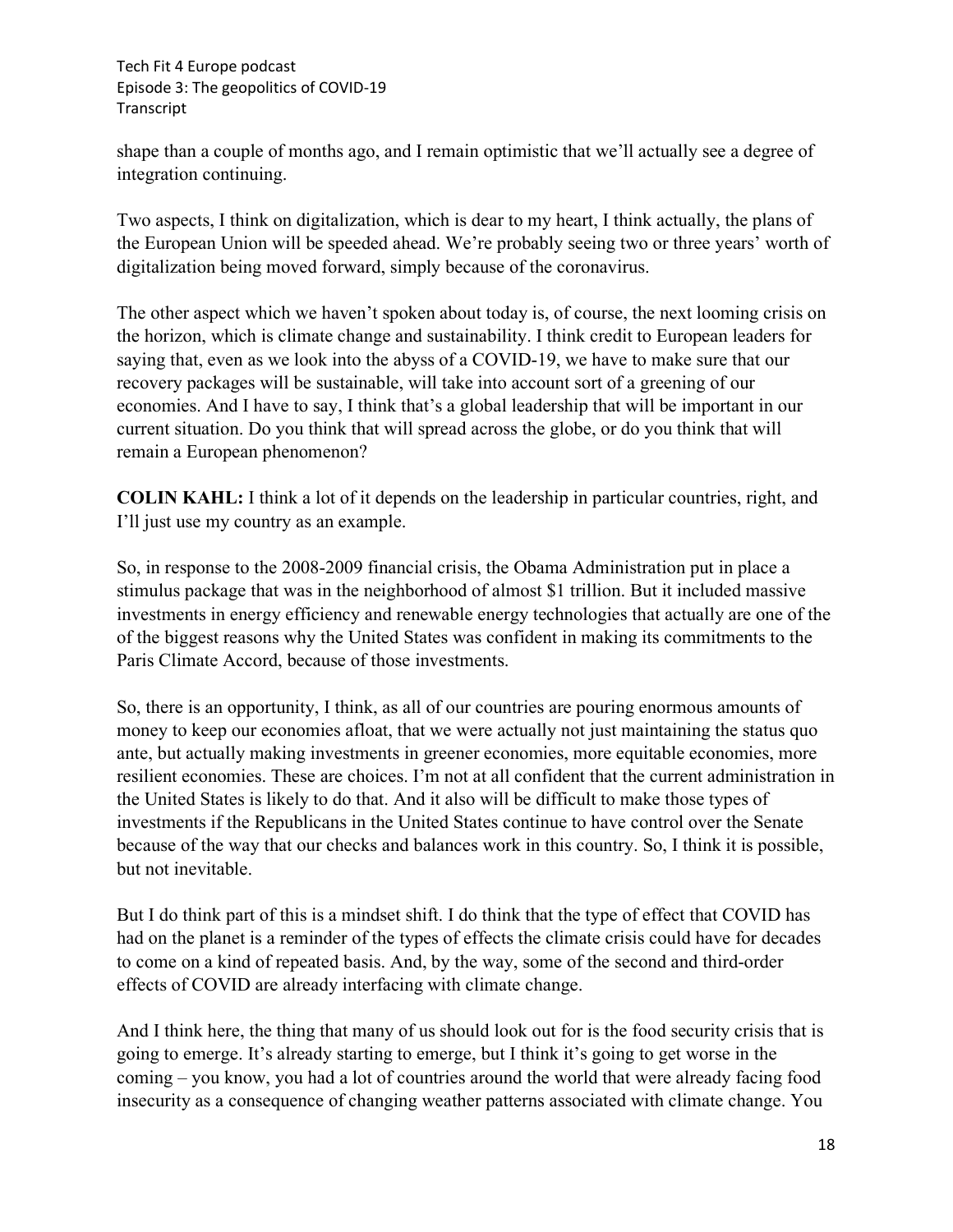also had other, freakish events like these unbelievable numbers of locusts in places like East Africa.

And then, COVID hit in a way that disrupted trade, disrupted supply chains, disrupted seasonal labor and caused incomes, in many countries, to plunge, and oil prices to go down. And what you're seeing is already the prices for basic food crops going up. And there are already international organizations and NGOs warning that more people could end up dying from starvation as a consequence of the collision of these preexisting stresses, of which climate change is a part, and COVID, then the pandemic.

**CASPER KLYNGE:** Almost a perfect storm, yeah.

**COLIN KAHL:** And so, I do think – I hope that we seize the moment of realization that these trans-national threats are actually the big existential ones, and that as we're making investments in our countries, we think about the future, not just the present.

**CASPER KLYNGE:** We almost ended up on a positive note, which is always difficult when you have two political scientists in the room. I will try to get us into a more gloomy atmosphere just before we end up, Colin, and that is to toss the final question, which is a couple of positive trends. We're certainly not at the end of this crisis yet. My question is what we've been speaking about, if we look toward a W-shaped recovery, the political psychology of actually having to close down our societies again, is that going to unravel some of the stuff that we saw initially?

And the reason I'm asking this is, on a personal note, I think it will be difficult for all of us  $-I$ count myself among them – to do what we've been doing the last couple of months, if we have to do that again two, three, four months down the road, and again in eight, nine, 10 months. So, do you see sort of a danger of that scenario playing out? I guess the question is, fundamentally, if we don't get a vaccine sooner rather than later, will the political fragmentation, will the lack of globalization mindsets be additionally affected?

**COLIN KAHL:** So, I think a lot of this is going to vary by country. So, in countries that got out ahead of the pandemic by being very aggressive on testing, in countries that had fairly resilient healthcare systems already, you saw that you didn't have to move toward the draconian lockdowns that you saw in the United States. I mean, that happened because the Trump Administration wasted six weeks. So, we didn't have the option of doing what New Zealand or South Korea did.

Now, if coronavirus comes back, will we be in a different position as it relates to testing and contact tracing, and other things such that you don't have to move into lockdown, you can actually have more discriminating measures that protect the most vulnerable populations and isolate individuals who get COVID without locking down the whole economy? I would hope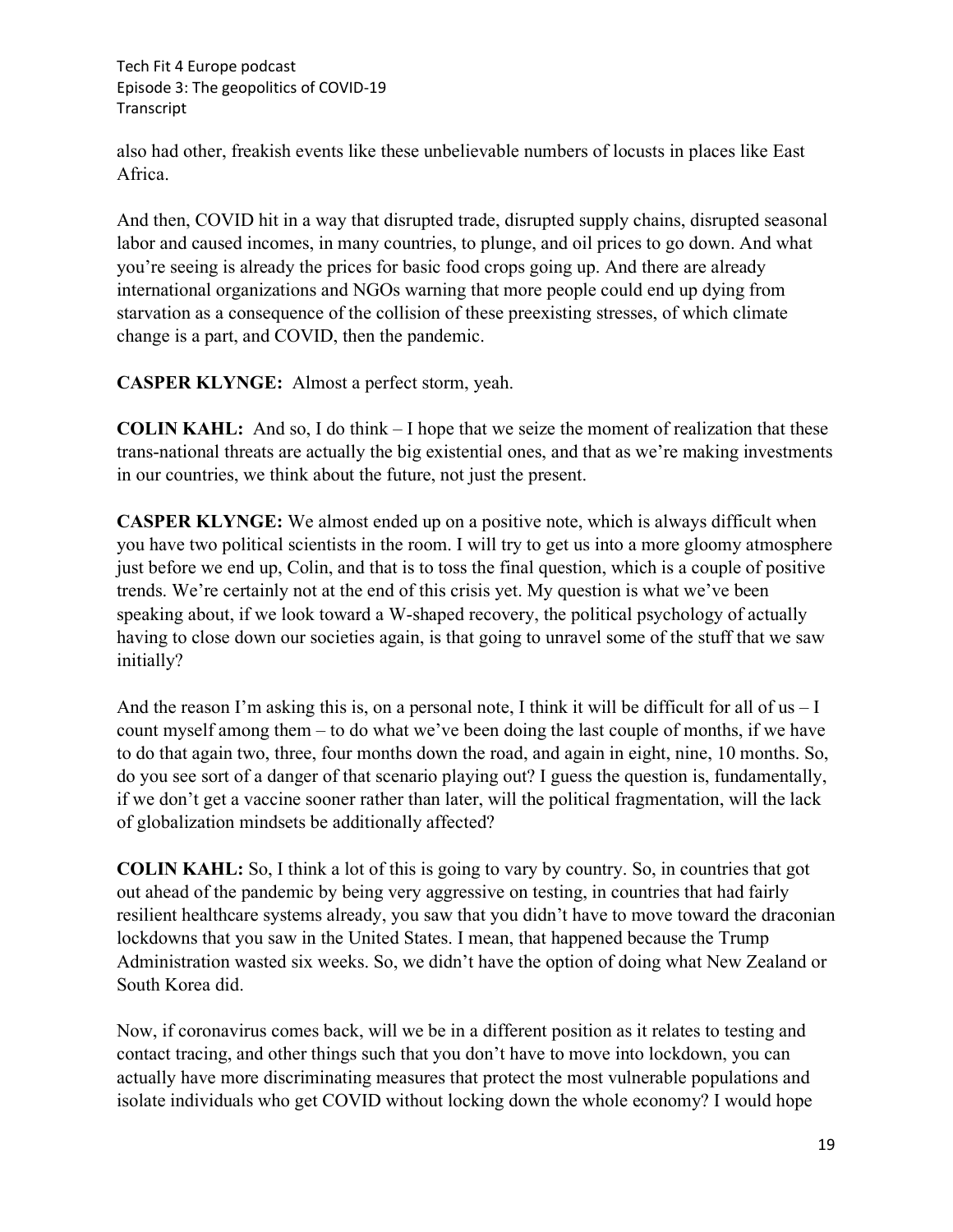so. I don't have a lot of confidence in my federal government here, so I suspect that the answer to that question will vary considerably, state by state.

But I will tell you this. I don't see us going back into total lockdown, even if the virus roars back for a completely different reason, which is I just think people won't do it. I just think it's essentially what you said, which is I think people will accept higher death rates.

I'll give you an example. People are still dying by the thousands and thousands every week here in the United States. And yet, the impact of those thousands and thousands is suddenly kind of baked into our psychology. And we're also distracted and focused on other things like the protests, and I get that. That makes a lot of sense to me.

So, I just think the collective psychology will be such that I can't see us going back. And then the question, though, is what does it look like if the pandemic comes roaring back and the collective psychology is we've just got to tough it out. And then, I think we all kind of go the way of Sweden, and the Sweden example is not a good one. I mean, for a while, it was held up on the editorial pages of the *Wall Street Journal* and FOX News as, like, see, you don't – but as it turns out, Sweden has the highest death rates in northern Europe, and its economy isn't any better. So, I suspect just a lot more people will die.

**CASPER KLYNGE:** We certainly ended in a gloomy way, certainly as I predicted. (Laughter.)

**COLIN KAHL:** (Laughter.) Yeah.

**CASPER KLYNGE:** Colin, I always learn from speaking to you. Such a pleasure to have you on the podcast. If our listeners want to follow you, where can they find you online?

**COLIN KAHL:** They can find me on Twitter at @ColinKahl.

**CASPER KLYNGE:** Great, and I can recommend following you. It's always interesting. I think you should give me credit for not asking the really relevant question, do you have plans toward the end of January of 2021? We avoided that question, but I think will ask that once we turn off the recorder here.

**COLIN KAHL:** I worked in the Pentagon for years, and there's an old saying in the Pentagon, which is that no plan survives first contact with reality. So, I'm making no plans for the future. (Laughter.)

**CASPER KLYNGE:** (Laughter.) Great. Colin, thanks very much for being on the pod.

**COLIN KAHL:** Thanks, Casper.